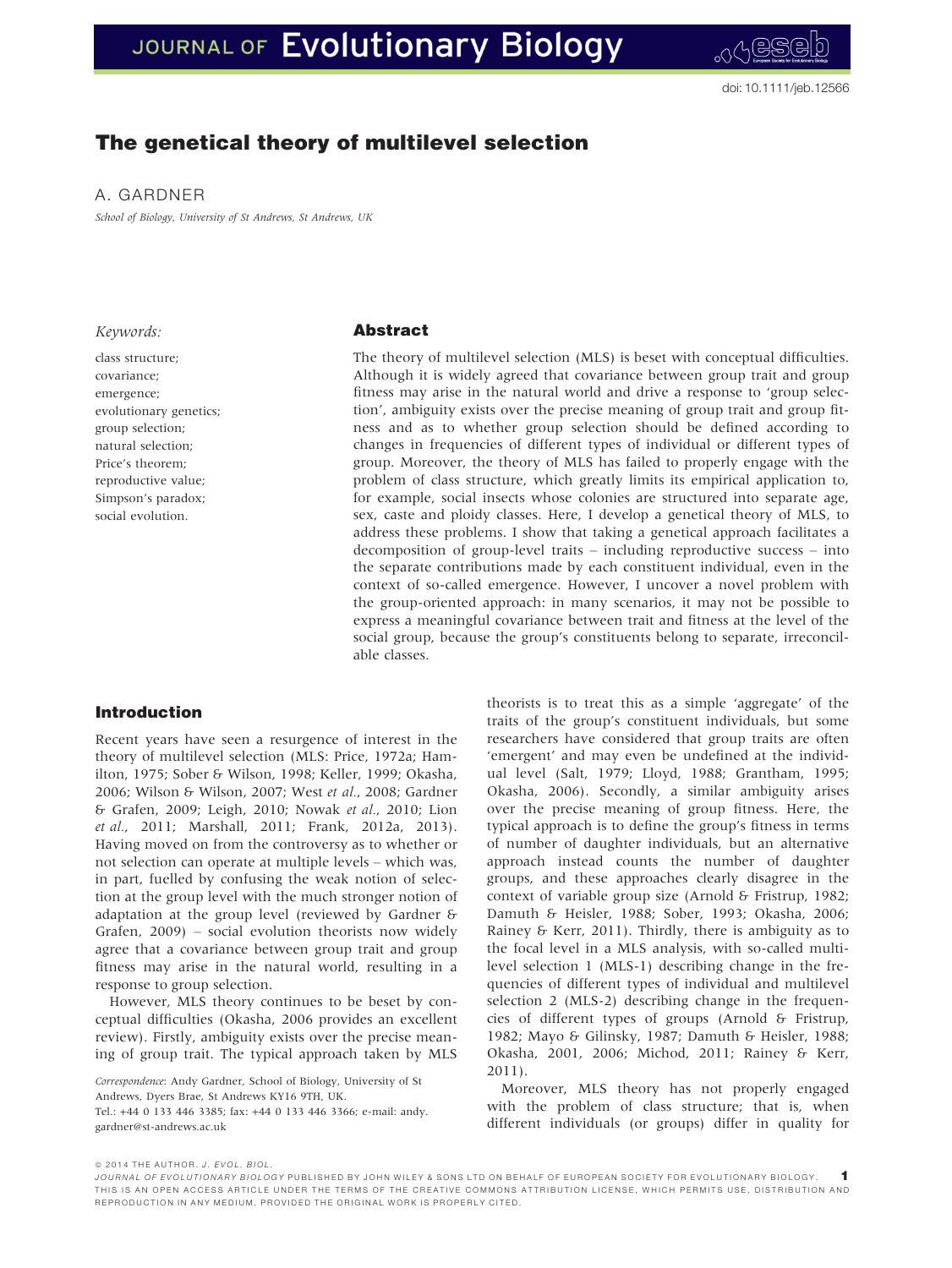nongenetic reasons (West et al., 2008; Gardner & Grafen, 2009; Frank, 2013; West & Gardner, 2013). The key issues that arise here are the following: first, that not all offspring are necessarily equal, so a simple count of offspring number may not adequately capture the notion of fitness; and, second, that chance associations between allele and class may drive evolutionary change that should not be confused with the action of natural selection and should be carefully separated out of any theoretical or empirical measure of MLS. All real-world biological populations exhibit class structure, and although neglecting such differences in quality may be reasonable for some taxa (e.g. bacteria; but see Gardner  $&$  Kümmerli, 2008), such complexity is fundamental to the biology of many organisms of social evolutionary importance. For example, within colonies of eusocial insects – the classic 'superorganisms' – individuals may be structured into separate age, sex, caste and ploidy classes (Gardner & Grafen, 2009). And, indeed, class structure is central to social evolutionary topics such as sex allocation (West, 2009), in which parents are judged according to the sex rather than simply the number of their offspring. Accordingly, failure to engage with class structure greatly limits the current empirical reach of MLS theory.

Here, I develop a genetical theory of MLS to address these problems. First, I describe the general theory of selection as it occurs in any medium, captured by Price's (1972a) covariance equation, and I discuss the key conceptual elements of the selection covariance. Second, I provide an overview of Fisher's (1918, 1930) genetical theory of natural selection, including the fundamental theorem of natural selection (Fisher, 1930, 1941), and I describe the action of natural selection in the context of class structure. Third, I develop an analogous genetical theory of MLS, including a fundamental theorem of MLS and a description of the action of MLS in classstructured populations. Fourth, I apply the genetical theory of MLS to resolve the definition of group trait and group reproductive success, abolish the distinction between MLS-1 and MLS-2, clarify the relationship between MLS and 'Simpson's paradox' (Simpson, 1951; Blyth, 1972), and identify scenarios in which the group may validly be considered a unit of selection.

#### A general theory of selection

A general theory of selection is provided by Price's (1970, 1972a, 1995) theorem. In general terms, Price's theorem describes a difference between two assemblages in the average of some numerical quantity of interest. In evolutionary applications, the two assemblages are typically two generations of the same biological population and the difference between these two generations defines an evolutionary change. But Price's theorem also has applications beyond evolutionary biology (Gardner, 2008).

Price's theorem emerges from a mapping of 'parents' to 'offspring' between the two assemblages, and it decomposes the change in the average of the focal quantity into two parts: (i) 'selection', being the change that is due to different parents having different numbers of offspring; and (ii) 'transmission', being the change that is due to offspring not perfectly resembling their parents (Frank, 1995, 1998, 2012b; Price, 1995). In particular, Price's theorem captures the action of selection in a covariance form:

$$
\Delta_{s}E_{i\in I}(z_{i})=\operatorname{cov}_{i\in I}(v_{i},z_{i}), \qquad (1)
$$

where  $v_i$  denotes the *i*th parent's relative contribution to the offspring assemblage (i.e. its number of offspring divided by the average number of offspring per parent) and  $z_i$  denotes this parent's character value (see Appendix 1 for details).

Price's covariance expression highlights four key conceptual elements of selection. First, the entity upon which selection acts, identified here as the holder of the index i, defines the 'unit of selection'. Second, the assemblage within which selection acts, identified here by the index set I, defines the 'arena of selection'. Third, the numerical property of the units, identified here as the variable z, whose aggregate change may be driven by selection, defines the 'character under selection'. Fourth, the numerical property of the units, identified here as the variable  $v$ , which provides the measure of a unit's success, defines the 'target of selection'. Bringing these elements together, the action of selection is given by the covariance, taken over all units within the arena, between the character and the target of selection (Appendix 1).

# The genetical theory of natural selection

## Natural selection

Natural selection is a particular kind of selection, defined by the conjunction of a particular unit, arena, character and target. Conventionally, the unit of natural selection is the individual organism, and the arena of natural selection is a biological population (Darwin, 1859). The character under selection is the heritable portion of the individual's phenotypic trait, g; that is, a weighted sum of the frequencies of the alleles that the individual carries, the weights being decided by linear regression analysis (Fisher, 1918; Price, 1970). This quantity is also known as the individual's 'breeding value' (Falconer, 1981). And the target of natural selection is the individual's 'fitness', v; that is an expectation over future uncertainty of number of offspring expressed relative to the population average (Grafen, 2000; Appendix 1). Here, I am assuming that there is no class structure, so that all offspring can be considered of equal value, but I will relax this assumption in a later section.

ª 2014 THE AUTHOR. J. EVOL. BIOL. doi: 10.1111/jeb.12566 JOURNAL OF EVOLUTIONARY BIOLOGY PUBLISHED BY JOHN WILEY & SONS LTD ON BEHALF OF EUROPEAN SOCIETY FOR EVOLUTIONARY BIOLOGY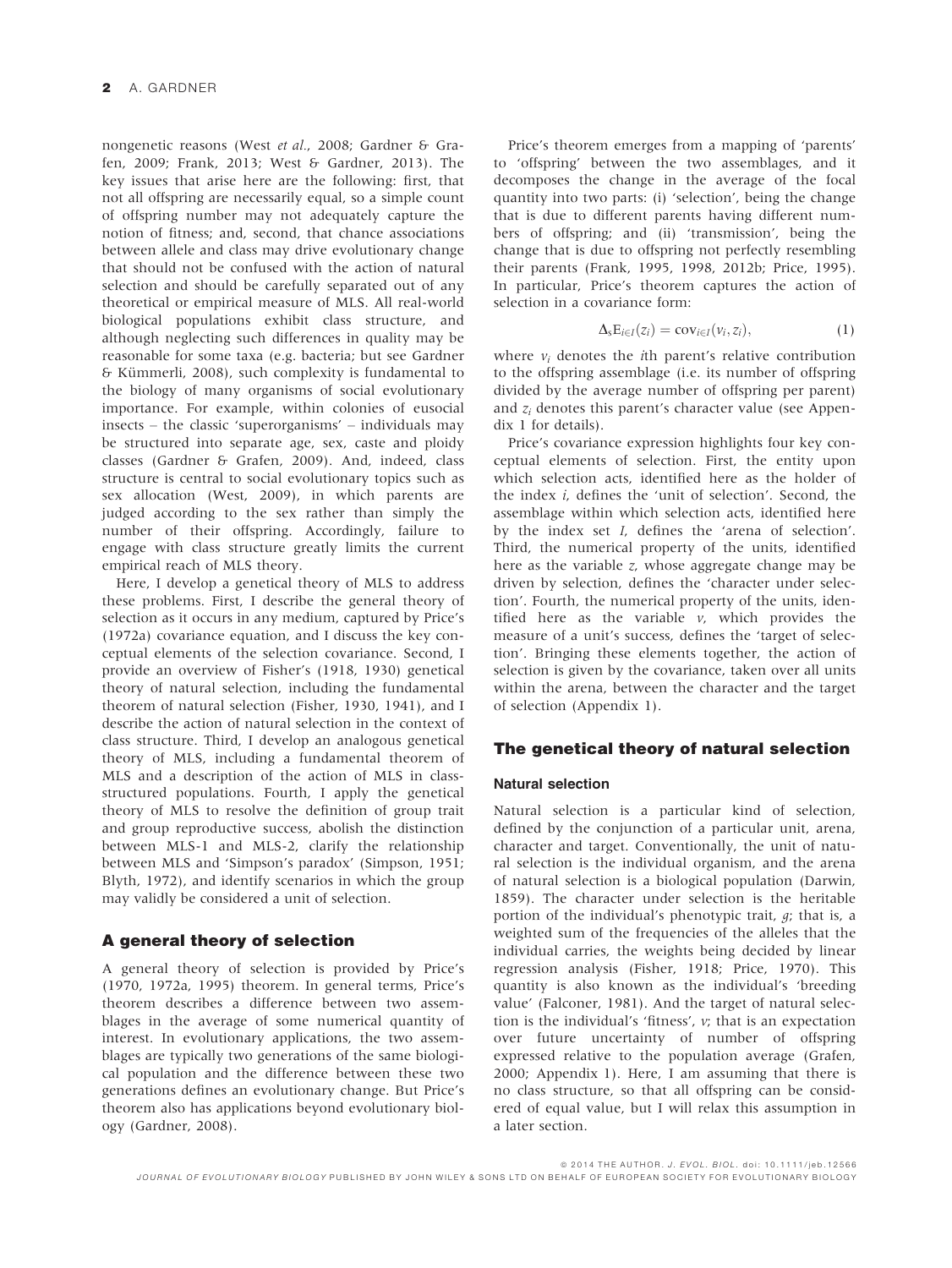Making this choice of arena, unit, character and target of selection explicit in eqn (1) yields a mathematical statement of natural selection:

$$
\Delta_{\text{NS}}\mathbf{E}_{i\in I}(g_i)=\text{cov}_{i\in I}(v_i,g_i). \hspace{1cm} (2)
$$

That is, the action of natural selection is given by the covariance, taken over all individuals within the population, between the individual's heritable trait and her fitness. Equation (2) has been termed the 'secondary theorem of natural selection' (Robertson, 1968), and I will use this term to distinguish the result specific to the action of natural selection from Price's (1972a) more general selection covariance, described in eqn (1), which has much wider application.

#### The fundamental theorem of natural selection

The secondary theorem describes the action of natural selection with respect to any genetical character of interest. Perhaps the most interesting genetical character is the heritable component of fitness itself (Fisher, 1941). Fitness may be decomposed into its genetical and environmental components, that is  $v_i = g_i + e_i$ , where  $e_i$  captures nonadditive genotypic effects (such as dominance, epistasis, synergy and frequency dependence) as well as other more obviously environmental effects. Making this substitution into eqn (2) yields  $\Delta_{\text{NS}} E_{i\in I}(g_i) = \text{cov}_{i\in I}(g_i, g_i) + \text{cov}_{i\in I}(e_i, g_i)$ . And, as  $\text{cov}_{i\in I}(g_i, g_i) = \text{var}_{i\in I}(g_i)$  and  $\text{cov}_{i\in I}(e_i, g_i) = 0$ , this  $cov_{i\in I}(g_i,g_i) = var_{i\in I}(g_i)$  and  $cov_{i\in I}(e_i,g_i) = 0$ , obtains the 'fundamental theorem of natural selection':

$$
\Delta_{\text{NS}}\mathbf{E}_{i\in I}(g_i) = \text{var}_{i\in I}(g_i). \tag{3}
$$

That is, the change in average fitness ascribed to the action of natural selection is equal to the (additive) genetic variance in fitness (Fisher, 1930, 1941). The importance of this result is that, because variances are nonnegative, natural selection can only have an improving effect on fitness. Fisher (1930) used the fundamental theorem as justification for the idea that individuals will appear designed to maximize their fitness (see Grafen, 2002, 2003 for more on this optimization view).

Importantly, the fundamental theorem is not concerned with total evolutionary change in fitness, but only the action of natural selection (Price, 1972b). Nonselective change in fitness owing to mutation and changing associations between genes and fitness – collectively termed 'deterioration of the environment' by Fisher (1930) – tends to reduce average fitness (Frank & Slatkin, 1992). In the past, this subtlety has been lost on many evolutionary theorists who, considering the fundamental theorem to be a statement about total evolutionary change in fitness, asserted that it is incorrect or only applies under very special conditions (reviewed by Edwards, 1994). This conceptual confusion illustrates the importance of being able to mathe-

matically separate the selective versus nonselective components of evolutionary change (Appendix 1).

Today, disagreement still persists as to the correct interpretation of the fundamental theorem. For example, whereas Okasha (2008) and Ewens (2011) both regard the theorem as concerning the selection of genes, I regard it as concerning the selection of individuals. Although the fundamental theorem describes change in a genetical character, this change is driven by the differential fitness of individuals. Moreover, the genetical character represents information – carried by genes – about the fitness of individuals. That is, the fundamental theorem emerges from a selection covariance in which the unit of selection is the individual, the target of selection is the individual's fitness, and the character under selection is the heritable portion of the individual's fitness. Here, genes merely provide a material basis for the inheritance of the individual's character. Indeed, as the above derivation applies equally well to blending inheritance, genes cannot play a key role in the theorem's logic (cf. Gardner, 2011). These points illustrate the importance of being able to conceptually separate the unit, arena, character and target of selection.

#### Natural selection in class-structured populations

If individuals vary in their propensity to achieve reproductive success, for reasons other than the genes that they carry (e.g. owing to differences in age, sex, caste and/or local habitat; Grafen, 2006), then natural selection cannot be described as a simple covariance of genetic value with fitness, taken across all individuals in the population. Firstly, spurious correlations between heritable traits and nongenetic aspects of individual quality may drive genetic changes that should not be conflated with the action of natural selection (Taylor, 1990). Secondly, if offspring vary systematically in their propensity to achieve reproductive success, then a simple count of offspring number need not capture an individual's genetic legacy across multiple generations (Price & Smith, 1972). A solution to this problem is to: (i) separate individuals into classes, such that the only differences within classes are genetical in nature; (ii) describe the action of natural selection separately for each class; and (iii) compute the overall action of natural selection as a sum across all classes, giving each class a weight according to the neutral expectation of its long-term genetic contribution to future generations (i. e. its 'reproductive value'; Fisher, 1930; Price, 1970; Price & Smith, 1972; Taylor, 1990). This yields:

$$
\Delta_{\text{NS}}\mathbf{E}_{i\in I}(g_i) = \sum_{k\in K} c_k \text{cov}_{i\in I_k}(v_i, g_i), \qquad (4)
$$

where  $I_k$  denotes the subset of the index set I pertaining to the kth class,  $c_k$  is the reproductive value of the kth class, and relative fitness  $v_i$  is expected offspring

ª 2014 THE AUTHOR. J. EVOL. BIOL. doi: 10.1111/jeb.12566

JOURNAL OF EVOLUTIONARY BIOLOGY PUBLISHED BY JOHN WILEY & SONS LTD ON BEHALF OF EUROPEAN SOCIETY FOR EVOLUTIONARY BIOLOGY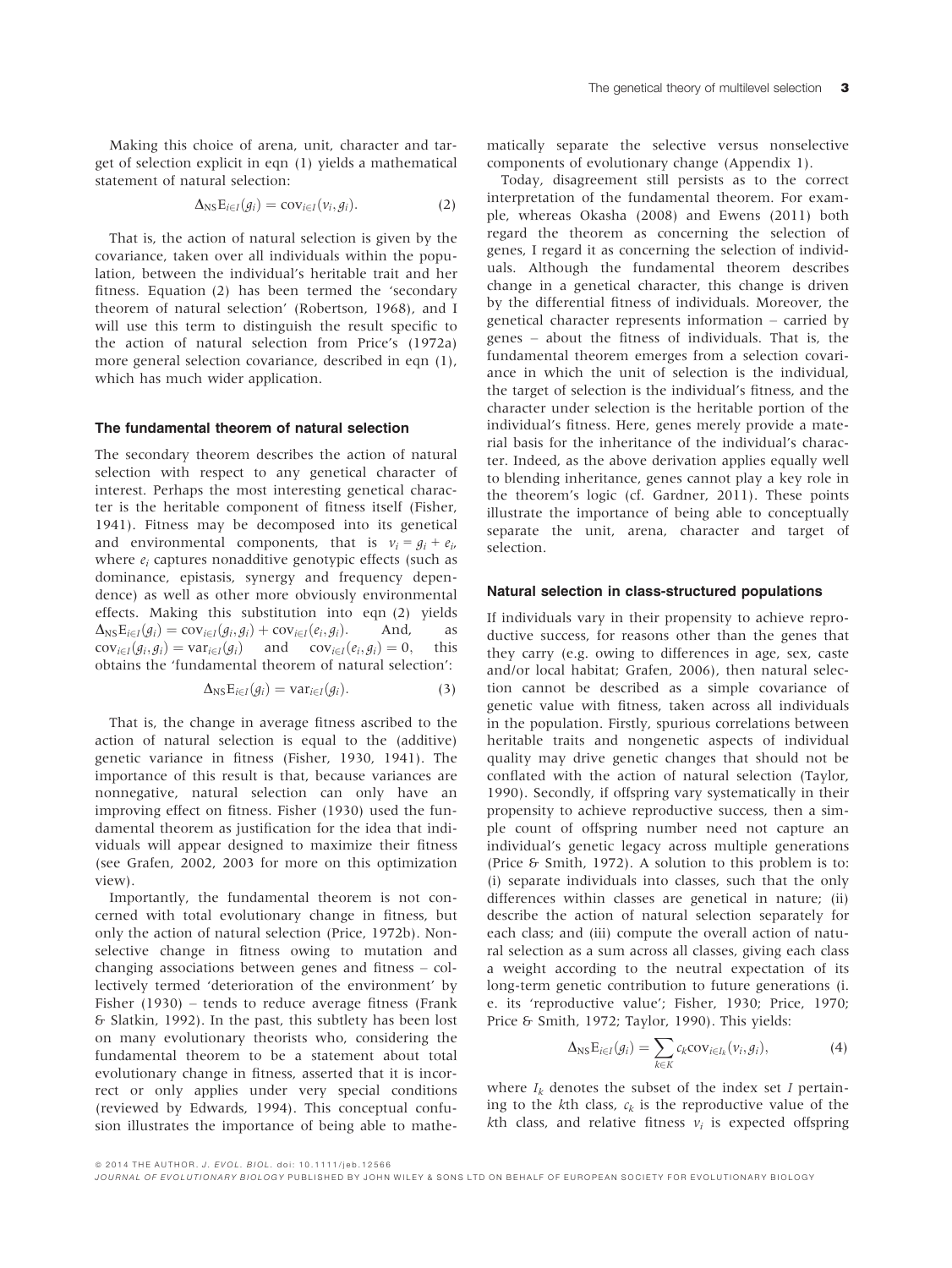number divided by the average for all individuals of that class (see Appendix 2 for details).

The basic idea here is that, in a class-structured population, an allele's frequency may undergo systematic change even if that allele is entirely neutral. Accordingly, even if natural selection is playing some role in driving allele frequency change, it may not be responsible for all of this change. And so, to properly describe the action of natural selection in terms of genetical change, it is important to: consider a counterfactual scenario in which alleles are neutral and remain that way until the end of time; determine the corresponding change in their frequencies under neutrality; and then subtract this from the actual allele frequency change that occurs in the real-world scenario in which natural selection is operating. The class reproductive values describe the expected genetic contribution that each class makes to the distant future in the neutral counterfactual scenario. Hence, they are calculated under the assumption of neutrality, even though the wider context is one in which the action of natural selection is being described (see the 'Class effects and Simpson's paradox' section, below, for more discussion).

In the context of class structure, natural selection is given by the class-reproductive-value-weighted sum (taken over all classes) of the covariance (taken over all individuals within a class) between the individual's heritable trait and her fitness. Accordingly, the arena of each selection covariance is the subpopulation of individuals belonging to a particular class. This is the approach taken by Price (1970), and my eqn (4) can be seen as a generalization of his eqn (5), which focused specifically upon populations structured into female versus male classes and X-linked genes.

## The genetical theory of MLS

#### Multilevel selection

In the context of social evolution, in which social interaction between individuals mediates the covariance of fitness and genetic values, it is often helpful to decompose the overall response to natural selection into separate parts, to aid conceptualization (Gardner et al., 2007). The MLS approach separates natural selection into its withingroup versus between-group components (Price, 1972a; Hamilton, 1975; Okasha, 2006). Assuming the absence of class structure, assigning every group a unique index  $j \in J$ , assigning each individual to a single group and denoting the subset of the population that comprises the *j*th group by  $I_i$ , eqn (2) may be rewritten as follows:

$$
\Delta_{\text{NS}}\mathbf{E}_{i\in I}(g_i) = \text{cov}_{j\in J}\big(\mathbf{E}_{i\in I_j}(v_i), \mathbf{E}_{i\in I_j}(g_i)\big) \n+ \mathbf{E}_{j\in J}\big(\text{cov}_{i\in I_j}(v_i, g_i)\big).
$$
\n(5)

The right-hand side of eqn (5) expresses the action of natural selection as the sum of two terms. The first of these terms is a selection covariance, in which the unit of selection is the group (indicated by the index  $j$ ), the arena of selection is the population of groups (indicated by the index set J), the character under selection is the average genetic value among the individuals in the group (denoted  $E_{i\in I_j}(g_i)$ ), and the target of selection is the average fitness among the individuals in the group (denoted  $E_{i \in I_j}(v_i)$ ). This selection covariance describes selection that is operating at the between-group level, and provides a formal definition of 'group selection' (Price, 1972a; Hamilton, 1975). Here, the target of group selection – that is the average fitness among the individuals in the group – provides an operational definition for 'group fitness'.

The second term is an expectation of selection covariances, in which the unit of selection is the individual (indicated by the index  $i$ ), the arena of selection is the set of individuals within a particular group (indicated by the index set  $I_i$ ), the character under selection is the individual's genetic value (denoted  $g_i$ ), and the target of selection is the individual's relative fitness (denoted  $v_i$ ). This selection covariance describes selection operating at the within-group level, and its expectation across all the groups in the population defines 'within-group selection' (Price, 1972a; Hamilton, 1975). Note that, as the unit of selection here is the individual, within-group selection has some conceptual claim on the term 'individual selection'. However, the same logic would lead to the RHS of eqn (2) also being termed 'individual selection'. To avoid such ambiguous language, I instead use 'within-group selection' to describe the term in eqn (5) and 'natural selection' to describe the term in eqn (2).

#### The fundamental theorem of MLS

Equation (5) might be termed the 'secondary theorem of MLS', in analogy with eqn (2). This suggests the possibility for a 'fundamental theorem of MLS'. Taking group fitness  $V_i = E_{i \in I_i}(v_i)$  as the character of interest, and assigning this a genetic component  $G_j = E_{i \in I_j}(g_i)$ and an environmental component  $E_i$  in the usual way, yields  $cov_{j\in J}(E_{i\in I_i}(v_i), E_{i\in I_i}(g_i)) = var_{j\in J}(G_j)$ . Noting that  $\Delta_{\text{NS}}E_{i\in I}(g_j) = \Delta_{\text{NS}}E_{j\in J}(G_j)$ ; then, from eqn (5):

$$
\Delta_{\text{NS}} E_{j\in J}(G_j) = \text{var}_{j\in J}(G_j) \quad \text{iff} \quad E_{j\in J}(\text{cov}_{i\in I_j}(v_i, g_i)) = 0. \tag{6}
$$

That is, the change in average group fitness owing to the action of natural selection is equal to the genetic variance in group fitness if and only if there is no selection within groups. This provides an informal proof of the idea that groups will only appear designed to maximize their fitness if there are mechanisms – such as clonality or repression of competition – that more-orless totally abolish selection within groups; otherwise, natural selection may favour traits that decrease group fitness and disfavour traits that increase group fitness

ª 2014 THE AUTHOR. J. EVOL. BIOL. doi: 10.1111/jeb.12566 JOURNAL OF EVOLUTIONARY BIOLOGY PUBLISHED BY JOHN WILEY & SONS LTD ON BEHALF OF EUROPEAN SOCIETY FOR EVOLUTIONARY BIOLOGY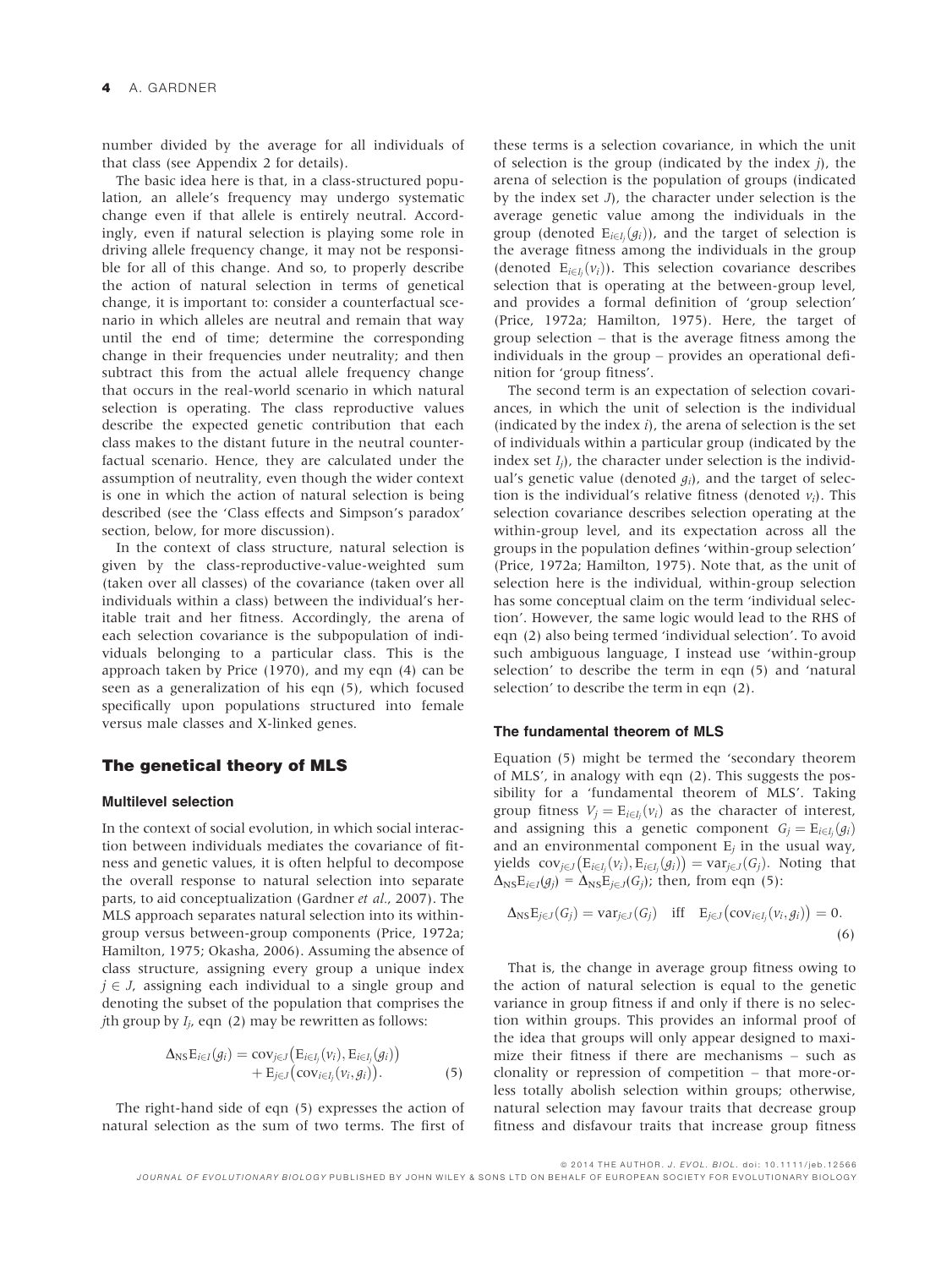(see Gardner & Grafen, 2009; Gardner, 2013 for more on this optimization view).

#### MLS in class-structured populations

Equation (4) provides an expression for the action of natural selection in a class-structured population. Assigning individuals to groups  $j \in J$ , and applying the MLS partition

$$
cov_{i\in I_k}(v_i,g_i) = cov_{j\in J}\big(E_{i\in I_{kj}}(v_i), E_{i\in I_{kj}}(g_i)\big) + E_{j\in J}\big(cov_{i\in I_{kj}}(v_i,g_i)\big),
$$

separately for each class obtains:

$$
\Delta_{\text{NS}}E_{i\in I}(g_i) = \sum_{k\in K} c_k \text{cov}_{j\in J} (E_{i\in I_{kj}}(v_i), E_{i\in I_{kj}}(g_i)) + \sum_{k\in K} c_k E_{j\in J} (\text{cov}_{i\in I_{kj}}(v_i, g_i))
$$
(7)

which separates the action of natural selection into between-group and within-group components. Note that the between-group selection covariances have, as their unit of selection, not a whole social group, but rather the subgroup of individuals in each social group that belong to the same class. Correspondingly, the target of between-group selection is the average fitness of individuals within the pure-class subgroup, the character under between-group selection is the average heritable trait of the individuals within the pure-class subgroup, and the arena of between-group selection is the population of pure-class subgroups belonging to the same class. Similarly, the within-group selection covariances have the individual as the unit of within-group selection, the individual's heritable trait as the character under within-group selection, the individual's fitness as the target of within-group selection and the pure-class subgroup as the arena of within-group selection.

#### Class effects and Simpson's paradox

In eqn (7), I have described the action of MLS in a classstructured population, controlling for spurious correlations between heritable traits and fitness that may arise when individuals vary in quality for other reasons, and that should not be mistaken for the action of MLS itself. The idea here is that calculating a covariance is mathematically analogous to performing a least-squares regression analysis (Gardner et al., 2011) and so, by calculating selection covariances separately for each class, the effects of any confounding variables – that collectively define class membership – are removed. Moreover, weighting each selection covariance by the reproductive value of the corresponding class describes its long-term genetic impact upon the population, and the sum of the weighted selection covariances describes the overall action of MLS.

For example, consider a neutral or weakly deleterious allele that is lucky enough to find itself overrepresented among high-quality individuals. The overall correlation between gene and fitness may be positive, because carriers of the allele tend to be fitter than noncarriers for reasons that have nothing to do with them carrying the allele. Accordingly, in the absence of other evolutionary forces, the allele will increase in frequency, in an apparent contradiction of Darwin's (1859) remark: 'This preservation of favourable variations and the rejection of injurious variations, I call Natural Selection. Variations neither useful nor injurious would not be affected by natural selection'. The apparent contradiction is resolved by noting that this change in allele frequency is not natural selection, but rather a distinct 'class effect'. To be clear, the class effect is not particular to MLS and may also arise in the context of kin selection analysis: naïve application of covariance (or leastsquares regression or differentiation) methodology is liable to give nonsensical results in the context of class structure (Allen et al., 2013). Taylor (1990) and Taylor & Frank (1996) give excellent accounts of kin selection analysis for class-structured populations.

The class effect relates to a statistical phenomenon known as 'Simpson's paradox' (Simpson, 1951; Blyth 1972), in which the association between two variables disappears or even reverses when a third, confounding, variable is controlled for. The paradox arises when correlation is interpreted as straightforward causation, such that the same dataset yields two mutually incompatible causal interpretations (Pearl, 2009, 2014). A classic example relates to a case of apparent sex discrimination in the admission of graduate students to the University of California at Berkeley: female applicants were much less likely to be admitted than their male counterparts, suggesting discrimination against women, when all admissions were considered as a whole; yet, this pattern vanished when admissions to each department were considered individually, suggesting no such discrimination was occurring (Bickel et al., 1975). Further analysis revealed that female applicants tended to apply to departments where overall rates of admission were lower, which explained the apparent sex bias, and the University was exonerated (Bickel et al., 1975).

Simpson's paradox has previously been discussed in the MLS literature, although not in relation to the confounding effects of class. In fact, it has been used to describe the action of MLS itself. Sober & Wilson (1998) have drawn an analogy between a group-structured population, in which altruism is associated with reduced fitness within every group but higher fitness within the population as a whole, on the one hand, and the Berkeley sex discrimination case, on the other. However, I believe that this is a poor analogy. Altruism, in Sober & Wilson's (1998) model, is associated with higher fitness overall, not because of any confounding variable, but rather because of the causal action of altruism itself: groups of altruists are fitter because they are groups of altruists. This is very different from the

ª 2014 THE AUTHOR. J. EVOL. BIOL. doi: 10.1111/jeb.12566

JOURNAL OF EVOLUTIONARY BIOLOGY PUBLISHED BY JOHN WILEY & SONS LTD ON BEHALF OF EUROPEAN SOCIETY FOR EVOLUTIONARY BIOLOGY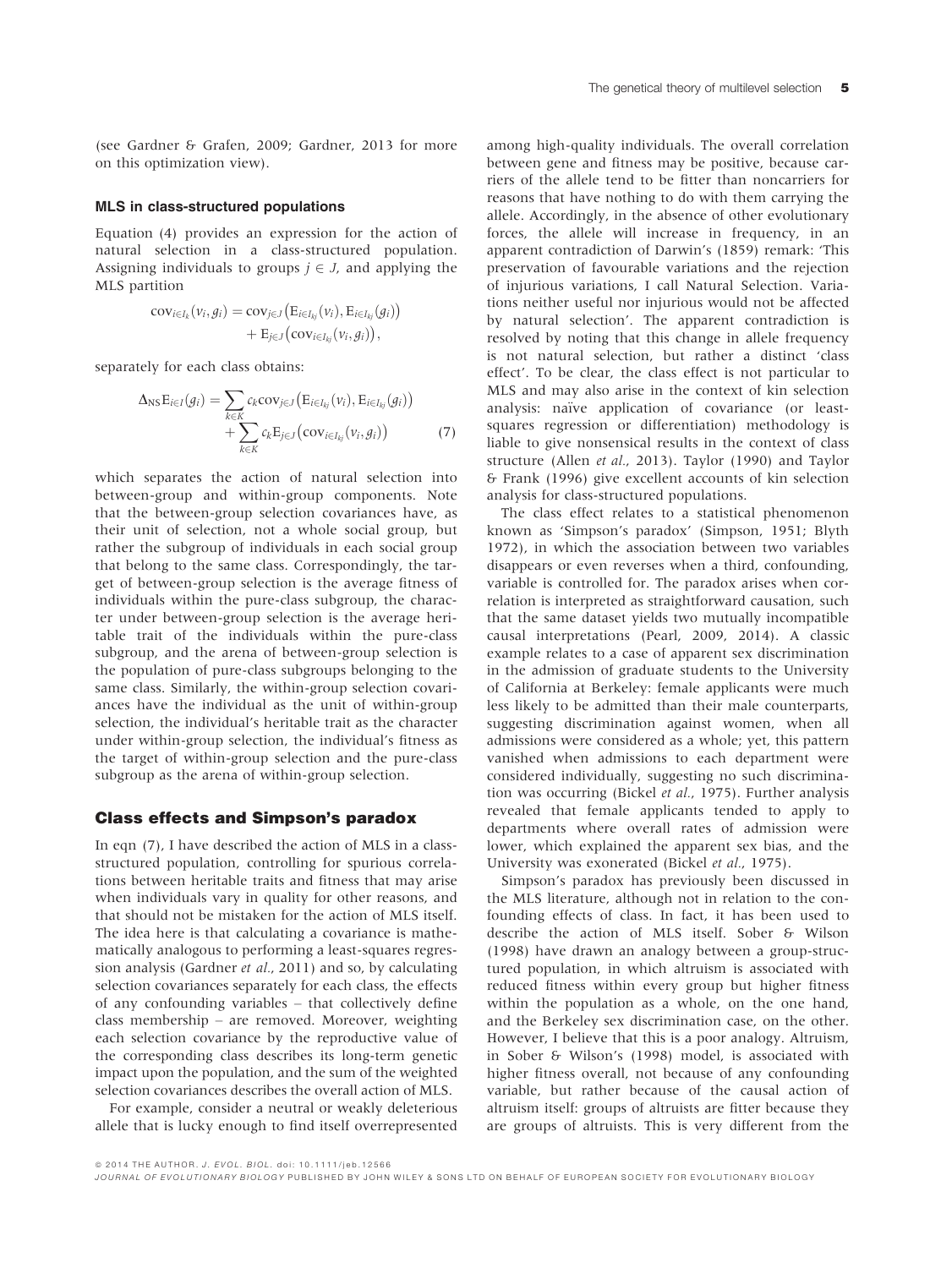Berkeley case, in which the low rates of admission to certain departments were – supposedly – not due to their attracting mainly female applicants. Indeed, if Berkeley had been deliberately allocating fewer graduate student positions to these departments because they were popular with women, then this would clearly have been sex discrimination.

### Collective fitness, versus collective fitness,

A much-discussed problem with the theory of MLS is that it has not been clear whether a group's reproductive success should be defined in terms of its number of daughter individuals or its number of daughter groups (Arnold & Fristrup, 1982; Damuth & Heisler, 1988; Sober, 1993; Okasha, 2006; Rainey & Kerr, 2011). This clearly matters when there is variation in group size. Okasha (2006) provides an illustrative example, in which group A produces twelve daughter individuals organized into four groups of three and group B produces twelve daughter individuals organized into three groups of four. By what he terms 'collective fitness $_1$ ', which counts the number of daughter individuals, groups A and B are equally successful. But, by what he terms 'collective fitness<sub>2</sub>', which counts the number of daughter groups, group A is more successful than group B.

The genetical theory of MLS provides a solution to this problem, by defining the reproductive success of any unit in terms of its expected long-term genetic contribution to future generations. Because the reproductive value of any group is a simple sum of the reproductive values of its constituent individuals, the reproductive value of the mother group can be calculated either as the sum of the reproductive values of its daughter individuals or as the sum of the reproductive values of its daughter groups, and these two calculations will always yield the same answer.

In an empirical context, simply counting the number of daughter individuals – that is the collective fitness<sub>1</sub> approach – is appropriate when there is negligible class structuring of individuals. Such a scenario is unlikely when groups vary in size and individuals engage in social interactions within their groups, as individuals in differently sized groups will experience rather different social environments, even in a genetically homogenous population. Conversely, simply counting the number of daughter groups – that is the collective fitness<sub>2</sub> approach – is appropriate when there is negligible class structuring of groups. Such a scenario is also unlikely when groups vary in size, unless there is extreme density regulation such that small groups achieve the same overall productivity as large groups. More generally, even though the collective fitness $<sub>1</sub>$  and collective</sub>  $fitness_2$  approaches will converge upon the same measure of reproductive success in the absence of variation in group size, this measure may nevertheless be inadequate if individuals and groups are class structured in other ways. Daughter individuals or groups of low quality should not be given the same weight as daughter individuals or groups of high quality in computing the reproductive success of the parent group but, instead, each daughter individual or group should be weighted in proportion to its reproductive value.

Viewing reproductive value as a proper measure of an entity's evolutionary success clarifies the relationship between cancer and MLS. Cancer is often conceptualized as involving a tension between different levels of selection, with cancerous tissues achieving higher reproductive success at a within-organism level and cancerous individuals suffering lower reproductive success at a between-organism level (Okasha, 2006; Clarke, 2011; Foster, 2011; Goodnight, 2013). However, somatic tissues – including cancerous ones – do not generally contribute genes to distant future generations, on account of the demise of their lineages upon the death of the organism (Clarke, 2011; Goodnight, 2013). Consequently, cancerous tissues do not have reproductive value, and so their proliferation within the organism cannot correspond to selection in the strict sense of the genetical theory. The exception is transmissible cancer – such as that causing devil facial tumour disease in Tasmanian devils, and transmitted by biting (Pearse & Swift, 2006) – which has the potential to survive indefinitely and hence achieve reproductive value. In such cases, the cancer represents a separate, parasitic individual – perhaps even belonging to a distinct species (cf Vincent, 2010) – rather than a rebellion of the host individual's own tissues.

# Aggregate characters versus emergent characters

Analogous to the apparent problems that have been posed in the literature concerning group fitness, there has been much discussion of how best to conceptualize group-level traits (Salt, 1979; Lloyd, 1988; Grantham, 1995; Okasha, 2006). Adopting Okasha's (2006) terminology: the majority of MLS models have considered 'aggregate' traits, where the group trait value is a simple average of the trait values of its constituent individuals; but this approach has been regarded as incapable of capturing the action of MLS when group traits are 'emergent' and perhaps even undefined at the individual level. Okasha (2006) discusses the example of the group's sex ratio, which is a property of the group rather than of any of its constituent individuals (although he notes that each individual in the group does have the individual-level property of being in a group with that sex ratio).

The genetical theory of MLS resolves this problem by considering that natural selection acts only upon the heritable portion of the phenotype; that is, the character under selection is strictly genetical. Importantly, any

ª 2014 THE AUTHOR. J. EVOL. BIOL. doi: 10.1111/jeb.12566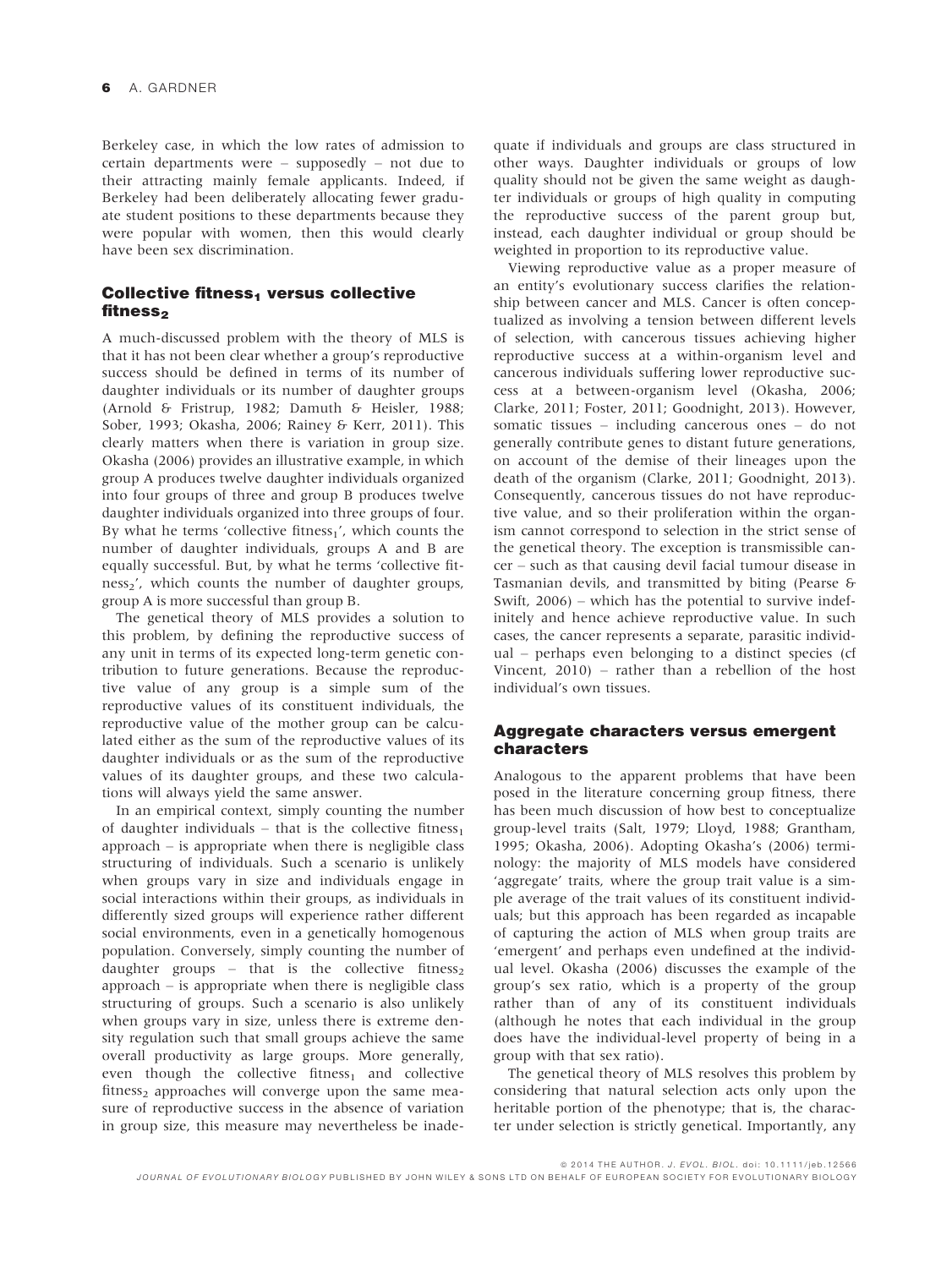biological entity that contains genes may be ascribed a trait value that is a simple weighted sum of the frequencies of the various alleles that it carries, irrespective of whether that entity is an individual or a group. And the genetical character may relate to a phenotype that is expressed at any level of biological organization, not necessarily the one occupied by the focal entity.

The genetical approach is entirely consistent with the 'aggregate' view of group-level traits, in that the group's genetical trait value is a simple weighted sum of the genetical trait values of its constituent individuals. But it is also entirely consistent with the 'emergent' view of group-level phenotypes, which do not need to be defined at an individual level in order for individuals to be assigned genetical scores for them. This is analogous to how a bull may be assigned a breeding value for milk yield, as a function of his genotype, even though he does not have udders. Such assignment is neither arbitrary nor anomalous, but rather plays an important role in the practice of artificial selection, because bulls carry genes for milk yield and pass them on to their daughters, who do express them. Similarly, in a social evolutionary context, natural selection for the phenotypes of sterile insect workers is driven by the differential fitness of reproductive individuals who have heritable predispositions for, but do not actually exhibit, those phenotypes (Darwin, 1859).

## MLS-1 versus MLS-2

In addition to the difficulties associated with grouplevel fitness and group-level traits, the literature on MLS has been much concerned with the question of how to describe the evolutionary change associated with group selection. Building upon the ideas of Damuth & Heisler (1988), Okasha (2006) distinguishes 'MLS-1', which describes change in the frequencies of different types of individual (or, more generally, different types of 'particle'), versus 'MLS-2', which describes change in the frequencies of different types of group (or, more generally, different types of 'collective'; see also Arnold & Fristrup, 1982; Mayo & Gilinsky, 1987; Okasha, 2001). Michod (2011) and Rainey & Kerr (2011) discuss the MLS-1 versus MLS-2 distinction in the context of major transitions in evolution (Maynard Smith & Szathmáry, 1995).

The genetical theory of MLS adopts neither of these two approaches and, instead, describes the action of group selection in terms of change in a genetical character. As discussed in the previous section, a genetical score may be assigned to any biological entity that contains genes – such as an entire population – and change in this genetical score can be computed, irrespective of how that population is subdivided into groups and individuals, or the biological level of organization at which the corresponding phenotype actually manifests.

One might argue that this genetical approach is merely an extended MLS view that considers a lower tier of particles – the genes – and that this is therefore a form of MLS-1. However, this is incorrect, for two reasons. Firstly, describing change in the average value of a genetical character is not equivalent to describing change in the frequencies genetic types. Rather, the genetical character describes an arbitrarily weighted sum of potentially multiple allele frequencies, and although these frequencies determine the value of the genetical character, the reverse need not be true. Secondly, the basic selection covariance logic can also be applied to heritable characters that do not have a particulate basis (i.e. blending inheritance; Gardner, 2011). This clarifies the sense in which the theory of natural selection is 'genetical': this adjective pertains to the medium by which characters are inherited, rather than to the unit of selection itself.

#### Are social groups units of selection?

In eqn (7), I decomposed the action of natural selection in a class-structured population into separate betweengroup and within-group components. Here, the component of natural selection that is occurring between groups is given by:

$$
\Delta_{\mathrm{BGS}}\mathrm{E}_{i\in I}(g_i)=\sum_{k\in K}c_k\mathrm{cov}_{j\in J}\big(\mathrm{E}_{i\in I_{kj}}(v_i),\mathrm{E}_{i\in I_{kj}}(g_i)\big).
$$
 (8)

In contrast to the corresponding term appearing in eqn (5), which described the MLS partition in the absence of class structure, this quantity is not readily interpretable as a selection covariance in which the whole group acts as a unit of selection. Instead, it is a reproductive-value-weighted sum of selection covariances, each taken over different pure-class subgroups of individuals rather than over entire social groups. Accordingly, it is the pure-class subgroup, not the entire social group, that acts as the unit of selection.

This raises the question of whether and when a whole social group can be considered a viable unit of selection, with some measure of group fitness providing the target of group selection, and some measure of group genetic value providing the character under group selection. This can be shown to obtain in some special scenarios. First, if every social group is homogeneous with respect to class, then the pure-class subgroup is synonymous with the social group itself, and hence, from eqn (8), the social group is a unit of selection, its fitness  $E_{i\in I_{kj}}(v_i)$  is the target of group selection, and its genetic value  $E_{i\in I_{ki}}(g_i)$  is the character under group selection. A trivial example of when this scenario will apply is when the whole population lacks class structure, as assumed, for example, by the models of Gardner & Grafen (2009). However, the scenario will also apply to class-structured populations so long as all class differences are between rather than within groups, as assumed, for example, by the models of Rodrigues &

ª 2014 THE AUTHOR. J. EVOL. BIOL. doi: 10.1111/jeb.12566

JOURNAL OF EVOLUTIONARY BIOLOGY PUBLISHED BY JOHN WILEY & SONS LTD ON BEHALF OF EUROPEAN SOCIETY FOR EVOLUTIONARY BIOLOGY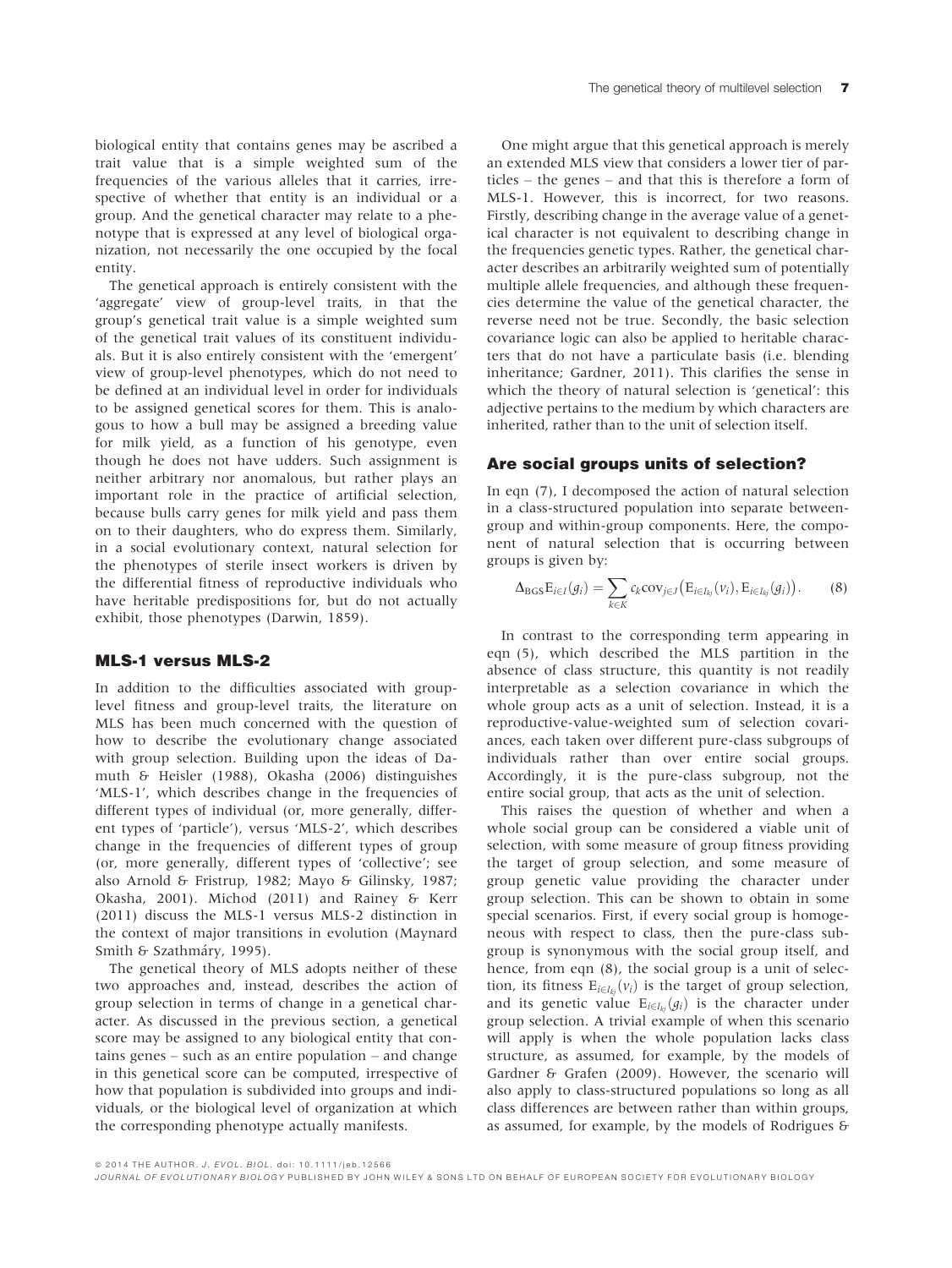Gardner (2012), that consider variation in resource availability among different groups.

Second, if the pure-class subgroups of a social group are constrained to have the same average genetic values (i.e.  $E_{i\in I_{kj}}(g_i) = E_{i\in I_j}(g_i)$  for all  $j \in J$  and all  $k \in K$ , where  $I_{\bullet j}$  is the set of all individuals within the jth group), then eqn (8) may be re-expressed as  $\Delta_{\text{BGS}} E_{i \in I}(g_i) = \text{cov}_{j \in J}(\sum_{k \in K} c_k E_{i \in I_{kj}}(v_i), E_{i \in I_{j}}(g_i)).$  This recovers the interpretation of the entire social group as a unit of selection, with a reproductive-value-weighted average of the fitnesses of its constituent pure-class subgroups  $\sum_{k \in K} c_k \mathbf{E}_{i \in I_{kj}}(v_i)$  providing the target of group selection and its genetic value  $E_{i\in I_j}(g_i)$  providing the character under group selection. One example of when this scenario will apply is when all of a group's constituent individuals are genetically identical (i.e.  $g_i = \mathrm{E}_{l \in I_j}(g_l)$  for all  $i \in I_j$ ). Biologically, such group clonality appears to be the most plausible mechanism for ensuring that the pure-class subgroups have the same genetic values, but the former is not strictly required for the latter to obtain.

Third, if the fitnesses of all of a social group's pureclass subgroups are equal (i.e.  $E_{i\in I_{kj}}(v_i) = E_{i\in I_j}(v_i)$  for all  $j \in J$  and all  $k \in K$ ), then eqn (8) may be re-expressed as  $\Delta_{\text{BGS}} E_{i\in I}(g_i) = \text{cov}_{j\in J}(\text{E}_{i\in I_j}(v_i), \sum_{k\in K} c_k \text{E}_{i\in I_{kj}}(g_i)).$  This recovers the interpretation of the entire social group as a unit of selection, with the fitness of the social group  $E_{i\in I_j}(v_i)$  providing the target of group selection and a reproductive-value-weighted average of the genetic values of its pure-class subgroups  $\sum_{k \in K} c_k \mathbb{E}_{i \in I_{kj}}(g_i)$  providing the character under group selection. Note that this scenario does not require that all pure-class subgroups have equal absolute reproductive success, but rather that their relative reproductive success (i.e. absolute offspring number divided by the average for their class) is equal for all subgroups within the social group. Moreover, it also allows for fitness variation within the pure-class subgroups.

The issue of whether a group can be considered a unit of selection is distinct from that of whether a group can be considered a unit of adaptation, that is a fitness-maximizing entity. The former requires that a nonzero portion of natural selection can be expressed as a selection covariance in which the social group plays the role of unit of selection and may be assigned a meaningful measure of fitness. The latter has the additional requirement that there is also zero selection within groups – as shown in expression  $(6)$  and by Gardner & Grafen  $(2009)$  – such that the necessary and sufficient criterion for any heritable trait to be favoured by natural selection is that it improves group fitness.

The importance of being able to describe a selection covariance that identifies the whole social group – and not simply the pure-class subgroup – as a unit of selection is made vivid by considering scenarios in which no two individuals in the same social group belong to the same class and in which neither the genetic uniformity nor the relative fitness uniformity criteria are satisfied. For example, a parasitoid wasp might oviposit a single unfertilized (i.e. male) egg and a single fertilized (i.e. female) egg into a caterpillar, within which these siblings develop and compete for resources, and this yields both a clearly defined social group of more than one individual and also ample scope for kin selection. Yet, it is unclear whether group selection can occur, except in the trivial sense that a single individual can be considered a group of size 1, owing to difficulties in bringing the separate selection covariances for male subgroups and for female subgroups together into a single selection covariance.

From a conceptual perspective, this point may help to illustrate the more general point that, although kin selection and MLS methodologies are equivalent (they both describe the action of natural selection, and simply carve it up in different ways), kin selection is not a special kind of group selection that operates between kin groups (contra Wilson, 1975). Indeed, there can be kin selection in the absence of group selection, as defined above, even in populations that are structured into clearly defined kin groups. From an empirical perspective, this point highlights that the total reproductive success of a heterogeneous group may be a meaningless quantity and that scientific resources might be more profitably invested into measuring other things.

#### Conclusion

A genetical approach to MLS addresses several of the difficulties that have beset this theory of social evolution. Here, I have resolved the meaning of group trait and group fitness, highlighted that MLS is defined by change in a genetical character driven by its covariance with fitness at individual and group levels and clarified the connection between MLS and Simpson's paradox. Moreover, by integrating the theories of class structure and reproductive value, I have extended the empirical reach of MLS theory. However, these developments have shown that it may not always possible to treat whole social groups as units of selection and that often separate gene-fitness covariances must be taken over pure-class subgroups instead. For many empirical scenarios in which social groups comprise individuals of more than one class, it may not be possible to bring together the between-group components of within-class selection into a single conception of 'group selection', even in the context of kin selection and social evolution.

#### Acknowledgments

I thank Nick Barton, Troy Day, Alison Etheridge, Christoph Haag, Michael Morrissey, Peter Taylor and four anonymous reviewers for helpful comments and discussion. This work was supported by the Natural Environment Research Council (grant number NE/K009524/1).

ª 2014 THE AUTHOR. J. EVOL. BIOL. doi: 10.1111/jeb.12566 JOURNAL OF EVOLUTIONARY BIOLOGY PUBLISHED BY JOHN WILEY & SONS LTD ON BEHALF OF EUROPEAN SOCIETY FOR EVOLUTIONARY BIOLOGY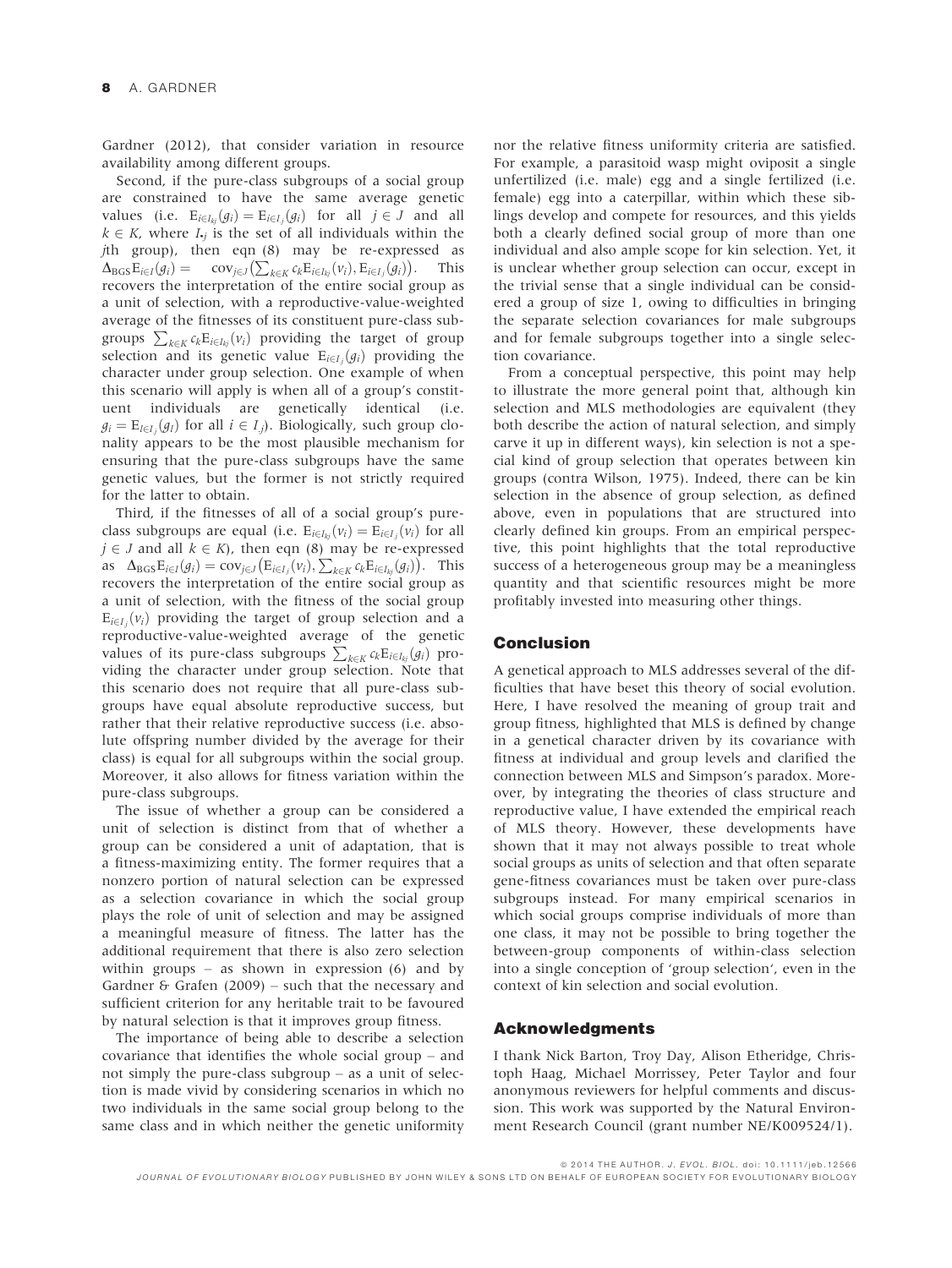#### **References**

- Allen, B., Nowak, M.A. & Wilson, E.O. 2013. Limitations of inclusive fitness. Proc. Natl. Acad. Sci. 110: 20135–20139.
- Arnold, A.J. & Fristrup, K. 1982. The theory of evolution by natural selection: a hierarchical expansion. Paleobiology 8: 113–129.
- Barton, N.H. & Etheridge, A.M. 2011. The relation between reproductive value and genetic contribution. Genetics 188: 953–973.
- Bickel, P.J., Hammel, E.A. & O'Connell, J.W. 1975. Sex bias in graduate admissions: data from Berkeley. Science 187: 398– 404.
- Blyth, C.R. 1972. On Simpson's paradox and the sure-thing principle. J. Am. Stat. Assoc. 67: 364-366.
- Clarke, E. 2011. Plant individuality and multilevel selection theory. In: The Major Transitions in Evolution Revisited (B. Calcott & K. Sterelny, eds), pp. 227–250. MIT Press, London, UK.
- Damuth, J. & Heisler, I.L. 1988. Alternative formulations of multilevel selection. Biol. Philos. 3: 407–430.
- Darwin, C.R. 1859. The Origin of Species. John Murray, London.
- Edwards, A.W.F. 1994. The fundamental theorem of natural selection. Biol. Rev. 69: 443–474.
- Ewens, W.J. 2011. What is the gene trying to do? Br. J. Philos. Sci. 62: 155-176.
- Falconer, D.S. 1981. Introduction to Quantitative Genetics, 2nd edn. Longman, London.
- Fisher, R.A. 1918. The correlation between relatives on the supposition of Mendelian inheritance. Trans. R. Soc. Edinb. Earth Sci. 52: 399–433.
- Fisher, R.A. 1930. The Genetical Theory of Natural Selection. Clarendon Press, Oxford.
- Fisher, R.A. 1941. Average excess and average effect of a gene substitution. Ann. Eugen. 11: 53-63.
- Foster, K.R. 2011. The sociobiology of molecular systems. Nat. Rev. Genet. 12: 193–203.
- Frank, S.A. 1995. George Price's contributions to evolutionary genetics. J. Theor. Biol. 175: 373–388.
- Frank, S.A. 1998. Foundations of Social Evolution. Princeton University Press, Princeton, NJ.
- Frank, S.A. 2012a. Natural selection. III. Selection versus transmission and the levels of selection. J. Evol. Biol. 25: 227–243.
- Frank, S.A. 2012b. Natural selection. IV. The Price equation. J. Evol. Biol. 25: 1002–1019.
- Frank, S.A. 2013. Natural selection. VII. History and interpretation of kin selection theory. J. Evol. Biol. 26: 1151–1184.
- Frank, S.A. & Slatkin, M. 1992. Fisher's fundamental theorem of natural selection. Trends Ecol. Evol. 7: 92–95.
- Gardner, A. 2008. The Price equation. Curr. Biol. 18: R198– R202.
- Gardner, A. 2011. Kin selection under blending inheritance. J. Theor. Biol. 284: 125–129.
- Gardner, A. 2013. Adaptation of individuals and groups. In: From Groups to Individuals – Evolution and Emerging Individuality (F. Bouchard & P. Huneman, eds), pp. 99–116. MIT Press, London, UK.
- Gardner, A. 2014. Dynamics of sex ratio and female unmatedness under haplodiploidy. Ecol. Evol. 4: 1623–1628.
- Gardner, A. & Grafen, A. 2009. Capturing the superorganism: a formal theory of group adaptation. J. Evol. Biol. 22: 659– 671.
- Gardner, A. & Kümmerli, R. 2008. Social evolution: this microbe will self destruct. Curr. Biol. 18: R1021–R1023.
- Gardner, A., West, S.A. & Barton, N.H. 2007. The relation between multilocus population genetics and social evolution theory. Am. Nat. 169: 207–226.
- Gardner, A., West, S.A. & Wild, G. 2011. The genetical theory of kin selection. J. Evol. Biol. 24: 1020–1043.
- Goodnight, C.J. 2013. Defining the individual. In: From Groups to Individuals – Evolution and Emerging Individuality (F. Bouchard & P. Huneman, eds), pp. 37–53. MIT Press, London, UK.
- Grafen, A. 2000. Developments of the Price equation and natural selection under uncertainty. Proc. R. Soc. Lond. B Biol. Sci. 267: 1223–1227.
- Grafen, A. 2002. A first formal link between the Price equation and an optimization program. J. Theor. Biol. 217: 75–91.
- Grafen, A. 2003. Fisher the evolutionary biologist. J. R. Stat. Soc. Ser. D 52: 319-329.
- Grafen, A. 2006. A theory of Fisher's reproductive value. J. Math. Biol. 53: 15–60.
- Grantham, T.A. 1995. Hierarchical approaches to macroevolution: recent work on species selection and the "effect hypothesis". Annu. Rev. Ecol. Sys. 26: 301–321.
- Hamilton, W.D. 1975. Innate social aptitudes of man: an approach from evolutionary genetics. In: Biosocial Anthropology (R. Fox, ed.), pp. 133–155. Wiley, New York.
- Keller, L. 1999. Levels of Selection in Evolution. Princeton University Press, Princeton, NJ.
- Lehmann, L. & Rousset, F. 2014. The genetical theory of social behaviour. Philos. Trans. R. Soc. Lond. B Biol. Sci. 369: 20130357.
- Leigh, E.G. 2010. The group selection controversy. J. Evol. Biol.  $23: 6-19.$
- Lion, S., Jansen, V.A.A. & Day, T. 2011. Evolution in structured populations: beyond the kin versus group debate. Trends Ecol. Evol. 26: 193–201.
- Lloyd, E.A. 1988. The Structure and Confirmation of Evolutionary Theory. Greenwood Press, New York, NY.
- Marshall, J.A.R. 2011. Group selection and kin selection: formally equivalent approaches. Trends Ecol. Evol. 26: 325– 332.
- Maynard Smith, J. & Szathmáry, E. 1995. The Major Transitions in Evolution. Oxford University Press, Oxford, UK.
- Mayo, D.G. & Gilinsky, N.L. 1987. Models of group selection. Philos. Sci. 54: 515–538.
- Michod, R.E. 2011. Evolutionary transitions in individuality multicellularity and sex. In: The Major Transitions in Evolution Revisited (B. Calcott & K. Sterelny, eds), pp. 169–197. MIT Press, London, UK.
- Nowak, M.A., Tarnita, C.E. & Wilson, E.O. 2010. The evolution of eusociality. Nature 466: 1057-1062.
- Okasha, S. 2001. Why won't the group selection controversy go away? Br. J. Philos. Sci. 52: 25–50.
- Okasha, S. 2006. Evolution and the Levels of Selection. Oxford University Press, Oxford.
- Okasha, S. 2008. Fisher's fundamental theorem of natural selection – a philosophical analysis. Br. J. Philos. Sci. 59: 319– 351.
- Pearl, J. 2009. Causality, 2nd edn. Cambridge University Press, Cambridge.
- Pearl, J. 2014. Understanding Simpson's paradox. Am. Stat. 68: 8–13.

ª 2014 THE AUTHOR. J. EVOL. BIOL. doi: 10.1111/jeb.12566

JOURNAL OF EVOLUTIONARY BIOLOGY PUBLISHED BY JOHN WILEY & SONS LTD ON BEHALF OF EUROPEAN SOCIETY FOR EVOLUTIONARY BIOLOGY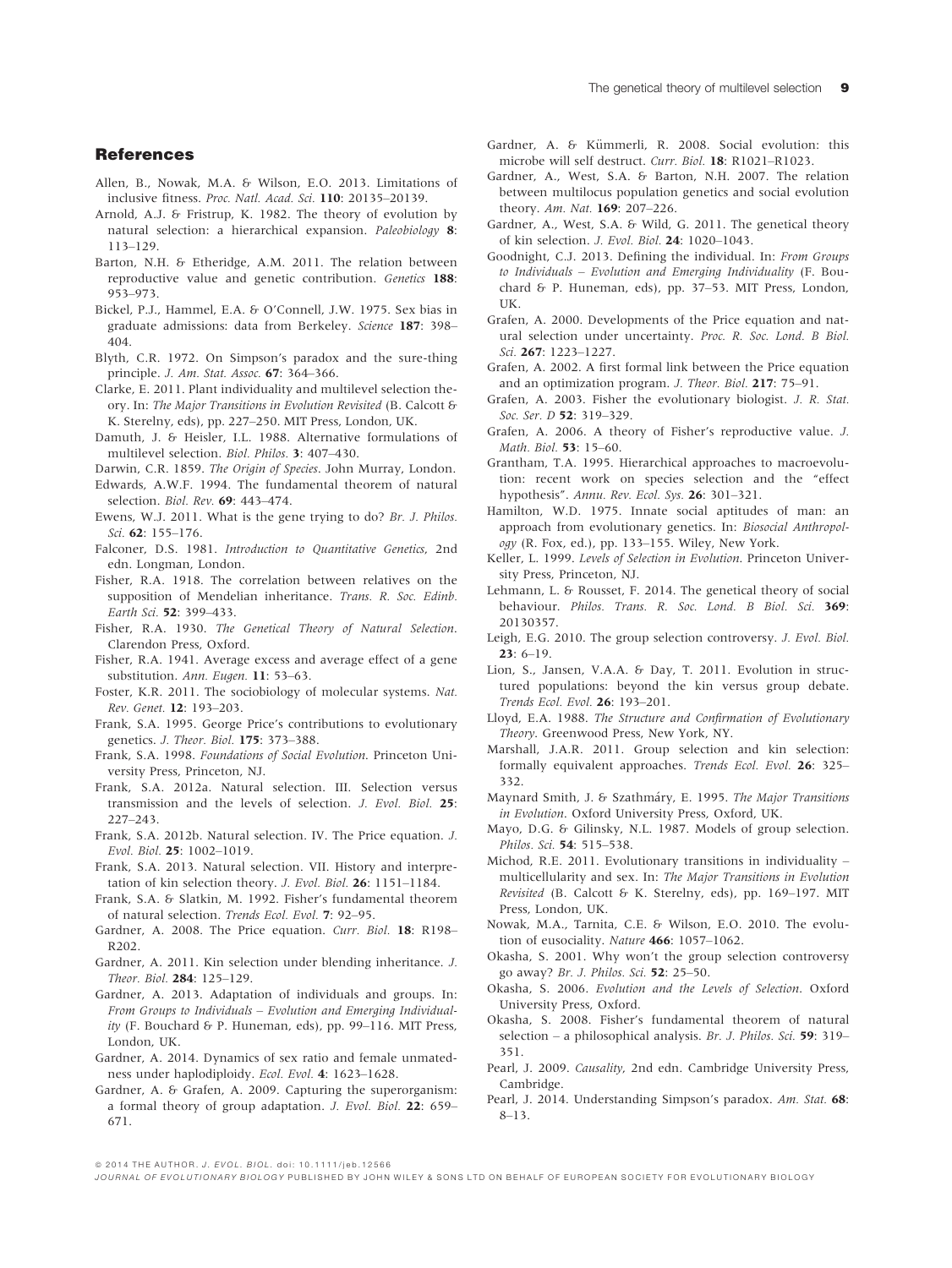Pearse, A.-M. & Swift, K. 2006. Transmission of devil facial-tumour disease. Nature 439: 549.

Price, G.R. 1970. Selection and covariance. Nature 227: 520–521.

- Price, G.R. 1972a. Extension of covariance selection mathematics. Ann. Hum. Genet. 35: 485–490.
- Price, G.R. 1972b. Fisher's 'fundamental theorem' made clear. Ann. Hum. Genet. 36: 129–140.
- Price, G.R. 1995. The nature of selection. J. Theor. Biol. 175: 389–396.
- Price, G.R. & Smith, C.A.B. 1972. Fisher's Malthusian parameter and reproductive value. Ann. Hum. Genet. 36: 1–7.
- Rainey, P.B. & Kerr, B. 2011. Conflicts among levels of selection as fuel for the evolution of individuality. In: The Major Transitions in Evolution Revisited (B. Calcott & K. Sterelny, eds), pp. 141–162. MIT Press, London, UK.
- Robertson, A. 1968. The spectrum of genetic variation. In: Population Biology and Evolution (R.C. Lewontin, ed.), pp. 5–16. Syracuse University Press, New York.
- Rodrigues, A.M.M. & Gardner, A. 2012. Evolution of helping and harming in heterogeneous populations. Evolution 66: 2065–2079.
- Salt, G.W. 1979. A comment on the use of the term emergent properties. Am. Nat. 113: 145–148.
- Simpson, E.H. 1951. The interpretation of interaction in contingency tables. J. Roy. Stat. Soc. B 13: 238-241.
- Sober, E. 1993. The Nature of Selection. University of Chicago Press, Chicago, IL.
- Sober, E. & Wilson, D.S. 1998. Unto Others: The Evolution and Psychology of Unselfish Behavior. Harvard University Press, Cambridge, MA.
- Taylor, P.D. 1990. Allele-frequency change in a class structured population. Am. Nat. 135: 95-106.
- Taylor, P.D. 1996. Inclusive fitness arguments in genetic models of behaviour. J. Math. Biol. 34: 654–674.
- Taylor, P.D. & Frank, S.A. 1996. How to make a kin selection model. J. Theor. Biol. 180: 27–37.
- Vincent, M.D. 2010. The animal within: carcinogenesis and the clonal evolution of cancer cells are speciation events sensu stricto. Evolution 64: 1173-1183.
- West, S.A. 2009. Sex Allocation. Princeton University Press, Princeton, NJ.
- West, S.A. & Gardner, A. 2013. Adaptation and inclusive fitness. Curr. Biol. 23: R557–R584.
- West, S.A., Griffin, A.S. & Gardner, A. 2008. Social semantics: how useful has group selection been? *J. Evol. Biol.* 20: 415– 432.
- Wilson, E.O. 1975. Sociobiology. Harvard University Press, Cambridge, MA.
- Wilson, D.S. & Wilson, E.O. 2007. Rethinking the theoretical foundation of sociobiology. Q. Rev. Biol. 82: 327–348.

# Appendix 1 The Price equation

Price's (1970, 1972a) theorem emerges from a mapping between two assemblages of entities – a 'parent' assemblage and an 'offspring' assemblage – which need not be of a biological nature (Figure A1.1). Each of the entities in the parent assemblage is assigned a unique index  $i \in I$ , and its absolute number of descendants in the offspring assemblage is denoted by  $w_i$ . The arithme-



Figure A1.1 The mapping that forms the basis of Price's equation. Differences in shading represent differences in character value, and the Price equation describes change in the average character value between parent and offspring populations.

tic average of  $w_i$  among all the entities in the parent assemblage is  $E_{i\in I}(w_i) = \sum_{i\in I} q_iw_i$ , where equal weighting is given to each parent, that is  $q_i = q$  for all  $i \in I$ and  $\sum_{i \in I} q_i = 1$ . Thus, each parent's success may be expressed in a relative way, as  $v_i = w_i / E_{i \in I}(w_i)$ . The parents may be scored for any property of interest, and accordingly, each is assigned a numerical trait score  $z_i$ , and the average trait value in the parent assemblage is  $E_{i\in I}(z_i) = \sum_{i\in I} q_i z_i$ . Finally, a parent's descendants are collectively assigned an average trait value  $z_i' = z_i + \Delta z_i$ ; where  $\Delta z_i$  captures the difference between parent and offspring trait values, and the average trait value in the entire offspring assemblage is  $E_{i \in I}(v_i z_i') = \sum_{i \in I} q_i v_i z_i'$ .

Hence, the total change in the average trait value between parent and offspring assemblages is  $\Delta E_{i \in I}(z_i) = E_{i \in I}(v_i z'_i) - E_{i \in I}(z_i)$ , or:

$$
\Delta E_{i\in I}(z_i) = \text{cov}_{i\in I}(v_i, z_i) + E_{i\in I}(v_i \Delta z_i)
$$
 (A1.1)

where E denotes an arithmetic average or expectation and cov denotes a covariance, each taken over the indicated set (Price, 1972a). The left-hand side of eqn (A1.1) denotes the change in the population average of the character. The right-hand side of eqn (A1.1) expresses this change as the sum of two terms. The first term is the change ascribed to selection and is equal to the covariance of relative success and character value, across all entities in the parent population. The second term is the change ascribed to transmission and is equal to the average (relative-success-weighted) difference between the character values of a parent and its offspring.

In some applications of Price's theorem, there is not one offspring assemblage, but rather a set of possible offspring assemblages, each having some probability of realization. Assigning each possible offspring assemblage a unique index  $\omega \in \Omega$  and denoting parent *i*'s relative contribution of offspring under realization  $\omega$  by  $v_i^{\omega} = w_i^{\omega}/E_{l \in I}(w_l^{\omega}),$  where  $w_i^{\omega}$  is parent *i*'s absolute contribution of offspring under realization  $\omega$ , eqn (A1.1) may be rewritten as follows:

$$
\Delta E_{i\in I}(z_i)^{\omega} = \text{cov}_{i\in I}(\nu_i^{\omega}, z_i) + E_{i\in I}(\nu_i^{\omega}\Delta z_i^{\omega})
$$
 (A1.2)

which describes the character transformation in the event of realization of offspring assemblage  $\omega$ . In such applications of Price's theorem, it is often appropriate to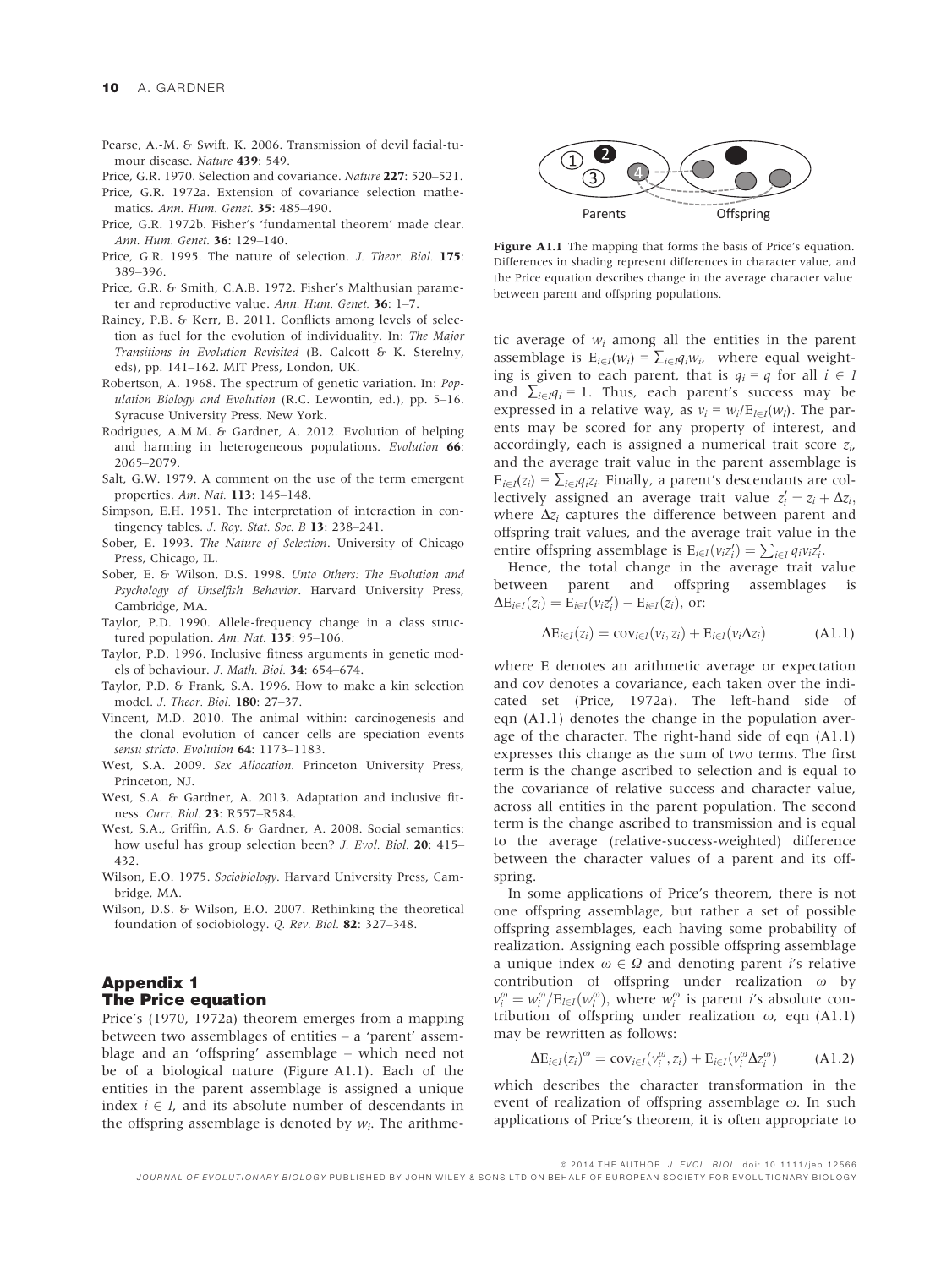describe the expected change, averaging over uncertainty as to which of the offspring assemblages will be realized. This is given by:

$$
\Delta E_{\omega \in \Omega} (\Delta E_{i \in I} (z_i)^{\omega}) = \text{cov}_{i \in I} (E_{\omega \in \Omega} (v_i^{\omega}), z_i) + E_{\omega \in \Omega} (E_{i \in I} (v_i^{\omega} \Delta z_i^{\omega})).
$$
 (A1.3)

However, this notation is a bit cumbersome, and it is often more convenient to leave the expectation over uncertainty implicit. See Grafen (2000) and Gardner & Grafen (2009) for more on expectations over uncertainty in the context of Price's theorem.

Price's theorem is a mathematical tautology, arising from simple notational definitions rather than from mechanistic assumptions. Consequently, it is not very useful for making concrete predictions about evolutionary change. Instead, its usefulness lies in how it provides general definitions for components of evolutionary change. In particular, Price's theorem provides a general, formal definition of selection: isolating the first term from the right-hand side of eqn (A1.1) recovers eqn (1) of the main text.

Moreover, Price's theorem highlights four key conceptual elements of selection: selection is defined in terms of change in the expectation of a random variable z, and this variable formally defines the 'character under selection'; selective change in the character is equal to its covariance with a second random variable  $\nu$ , and this variable formally defines the 'target of selection'; these random variables are themselves formally defined by drawing entities at random from an aggregate and noting their associated character and target values (Gardner et al., 2011, box 1), the entities being drawn formally defining the 'unit of selection' and the aggregate from which they are drawn formally defining the 'arena of selection'.

# Appendix 2 Natural selection in class-structured populations

The action of natural selection in the absence of class structure is given by eqn (2) of the main text. Here, I derive an expression for the action of natural selection in the presence of class structure, namely eqn (4) of the main text. Accordingly, I assign individuals to classes, such that all the individuals in the same class have the same nongenetic quality. Specifically, in addition to assigning every individual a unique index  $i \in I$ , I assign every class a unique index  $k \in K$ . The subset of individuals belonging to class k is denoted  $I_k$  (Figure A2.1).

Equation (2) of the main text was derived from a mapping between consecutive parent and offspring generations, and this is appropriate in the absence of class structure because all offspring have equal value, and hence, expected relative contribution of offspring to the next generation provides a proper measure of each parent's evolutionary success. However, in the context of class structure, offspring may vary in their value, and it is necessary to instead consider each individual's expected long-term genetic contribution to future generations; that is, her 'reproductive value' (Figure A2.1). I denote individual *i's* reproductive value as  $f_i$  and, following Taylor (1990), I scale this such that the average reproductive value among all the parent individuals is  $E_{i \in I}(f_i) = 1$ . Note that other scalings are equally valid: for example, figure 2 of Fisher (1930) employed a scaling such that a female's reproductive value at birth is 2.

The selection covariance emerging from this mapping between the parent generation and a distant future generation is  $cov_{i\in I}(f_i,g_i)$ . Note that this is analogous to the selection covariance on the RHS of eqn (2) of the main text, except that the target of selection is the individual's expected long-term genetic contribution to the future (reproductive value,  $f_i$ ) rather than the individual's expected relative offspring number (fitness,  $v_i$ ). However,  $cov_{i\in I}(f_i, g_i)$  does not provide a proper account of the action of natural selection acting in the parental generation, because it includes effects of class membership (i.e. because individuals vary in quality for nongenetic reasons, cov<sub>i∈I</sub> $(f_i, g_i)$  may be nonzero even in a neutral population in which natural selection cannot be acting), and because it includes the effects of natural selection in all generations from the present into the distant future. These separate effects may be isolated by writing  $f_i = \tilde{f}_i + \sum_{i=1}^{\infty} \Delta_i f_i$ , where  $\tilde{f}_i$  is the reproductive value that the ith individual would enjoy under neutrality and  $\Delta f_i$  is the deviation from this neutral expectation owing to gene effects in the tth generation, starting with her own generation at  $t = 1$ .



Figure A2.1 The Price equation mapping for a class-structured population. When individuals differ both in their genetical characters (shading) and in their class (hats), number of offspring does not provide an adequate measure of evolutionary success, i.e. long-term contribution of genes to future generations.

ª 2014 THE AUTHOR. J. EVOL. BIOL. doi: 10.1111/jeb.12566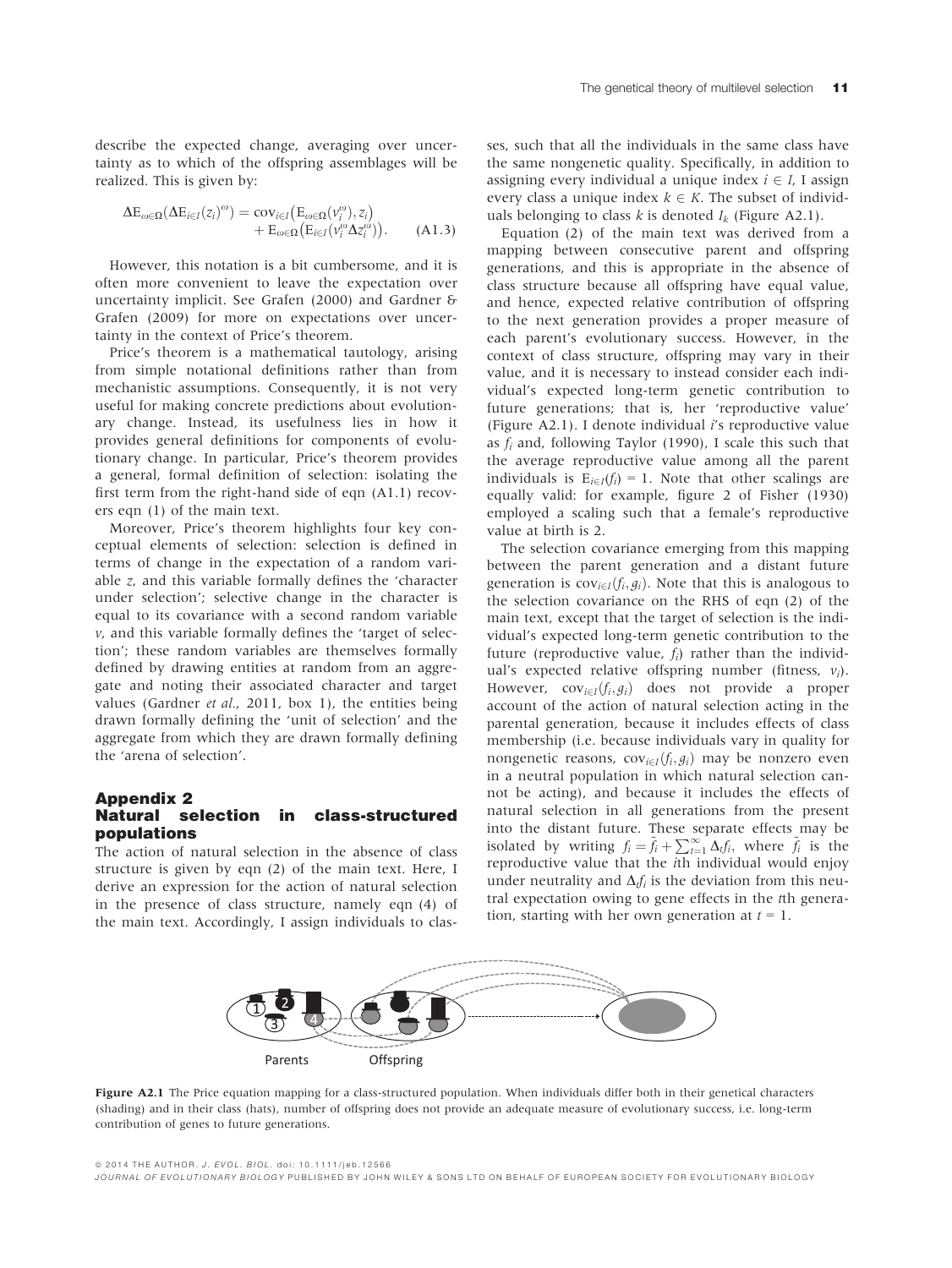That is, if, in addition to considering the real-world scenario in which selection is operating, one considers a counterfactual scenario in which all genes are neutral,  $f_i$  describes the individual's expected long-term genetic contribution in the selection scenario,  $\tilde{f}_i$  describes her expected long-term genetic contribution in the neutral counterfactual scenario, and the difference between these two quantities  $\sum_{t=1}^{\infty} \Delta_t f_i$  describes the cumulative action of natural selection acting in every generation from the present to the distant future. Thus, there are three ways for individuals to achieve high reproductive value: they may be born with high reproductive value, on account of their class (high  $\tilde{f}$ ); they may achieve high reproductive value, on account of the action of their superior genes (high  $\Delta_1 f$ ); and they may have high reproductive value thrust upon them on account of the genetic superiority of their descendants (high  $\sum_{t=2}^{\infty} \Delta_t f$ ).

To make this decomposition of reproductive value more concrete, I write  $f_i = v_i f'_i$ , where  $v_i$  is the individual's expected number of offspring relative to the average for her class and  $f'_i = f_i/v_i$  is the average reproductive value she gains for each of these standardized offspring units, in the selection scenario. Expected relative number of offspring may be written as  $v_i = \tilde{v}_i + \Delta v_i$ , where  $\tilde{v}_i = 1$  is the expectation under the neutral counterfactual scenario and  $\Delta v_i$  is the deviation in expected relative number of offspring owing to natural selection. Likewise, average reproductive value per standardized offspring unit may be written as  $f'_i = \tilde{f}'_i + \Delta f'_i$ , where  $\tilde{f}'_i$  is the expectation under the neutral counterfactual scenario and  $\Delta f_i'$  is the deviation due to natural selection. It follows that  $\tilde{f}_i = \tilde{f}_i'$ ,  $\Delta_1 f_i = \Delta v_i \tilde{f}_i'$ and  $\sum_{t=2}^{\infty} \Delta_t f_i = v_i \Delta f'_i$ .

Substituting the components of reproductive value into the selection covariance  $cov_{i\in I}(f_i, g_i)$  yields:

$$
cov_{i\in I}(f_i, g_i) = cov_{i\in I}(\tilde{f}_i, g_i) + cov_{i\in I}(\Delta_1 f_i, g_i) + cov_{i\in I}(\sum_{t=2}^{\infty} \Delta_t f_i, g_i).
$$
 (A2.1)

The first term on the RHS of eqn (A2.1) describes the portion of the expected long-term genetic change that would occur even if the genes were entirely neutral in their effects, which I term the class effect. The second term describes the portion of the expected long-term change that occurs because of the impact of genes on fitness in the focal generation, which defines the immediate action of natural selection. And the third component describes the portion of the expected long-term change that occurs because of the impact of genes on fitness in future generations. An illustrative example of this partition of class and selective effects is given in Appendix 3.

Hence, a proper statement of the immediate action of natural selection, acting in the present generation, but having a long-term impact upon the genetic composi-

tion of the population, is given by the second term on the RHS of eqn (A2.1):

$$
\Delta_{\text{NS}} E_{i \in I}(g_i) = \text{cov}_{i \in I}(\Delta_1 f_i, g_i). \tag{A2.2}
$$

Here, the target of natural selection is not the entirety of the individual's reproductive value, but rather the portion that owes to the impact of genes on fitness. It is defined for any strength of selection, but its conceptualization has involved making a comparison with a neutrality counterfactual scenario in which selection is absent. Note, the LHS of eqn (A2.2) describes a portion of the actual expected long-term genetic change, and not a reproductive-value-weighted expected short-term genetic change (see below for more discussion).

Typically, the action of natural selection in the context of class structure is written as a weighted sum of covariances that are taken separately over individuals of each class: for example, eqn (5) of Price (1970). To express eqn (A2.2) in this form, I first separate its RHS into its within-class versus between-class effects:

$$
\Delta_{\text{NS}}\mathbf{E}_{i\in I}(g_i) = \text{cov}_{k\in K}(\mathbf{E}_{i\in I_k}(\Delta_1 f_i), \mathbf{E}_{i\in I_k}(g_i)) \n+ \mathbf{E}_{k\in K}(\text{cov}_{i\in I_k}(\Delta_1 f_i, g_i)).
$$
\n(A2.3)

Note that, by virtue of the definition of class, all individuals belonging to the same class have offspring with the same neutral reproductive value (which entails  $\tilde{f}'_i = \tilde{F}'_k$  for all  $i \in I_k$  and all  $k \in K$ ). Accordingly,  $E_{i\in I_k}(\Delta_1 f_i) = E_{i\in I_k}(\Delta v_i) F'_k = 0$ , so that eqn (A2.3) may be rewritten as follows:

$$
\Delta_{\text{NS}}\mathbf{E}_{i\in I}(g_i) = \sum_{k\in K} Q_k \widetilde{F}_k' \text{cov}_{i\in I_k}(v_i, g_i), \tag{A2.4}
$$

where  $Q_k = \sum_{i \in I_k} q_i$  is the proportion of parental individuals that belong to the kth class. Finally, making the substitution  $c_k = Q_k F'_k$  recovers eqn (4) of the main text. Here,  $c_k$  is the reproductive value of class  $k$ , being the probability that a gene drawn at random from the distant future would originate from class  $k$  in the present generation, were there to be no natural selection operating in the present – or any future – generation. For the special case in which all individuals belong to the same class – that is there is only one element  $k \in K$ , such that  $I_k = I$  and  $c_k = 1 -$  eqn (4) reduces to eqn (2).

Note that the above treatment of natural selection in class-structured populations makes no assumption of weak selection or vanishingly rare mutant alleles and, accordingly, it differs in various details from some previous treatments (Taylor, 1990, 1996). Indeed, whereas the apparent contradiction of defining the action of natural selection in terms of class reproductive values that are calculated under neutrality has typically been resolved by assuming vanishingly weak selection, my resolution instead involves a contrast between a natural selection scenario and a neutral counterfactual scenario, whereby the class reproductive values emerge from consideration of the latter and are used to ascertain

ª 2014 THE AUTHOR. J. EVOL. BIOL. doi: 10.1111/jeb.12566

JOURNAL OF EVOLUTIONARY BIOLOGY PUBLISHED BY JOHN WILEY & SONS LTD ON BEHALF OF EUROPEAN SOCIETY FOR EVOLUTIONARY BIOLOGY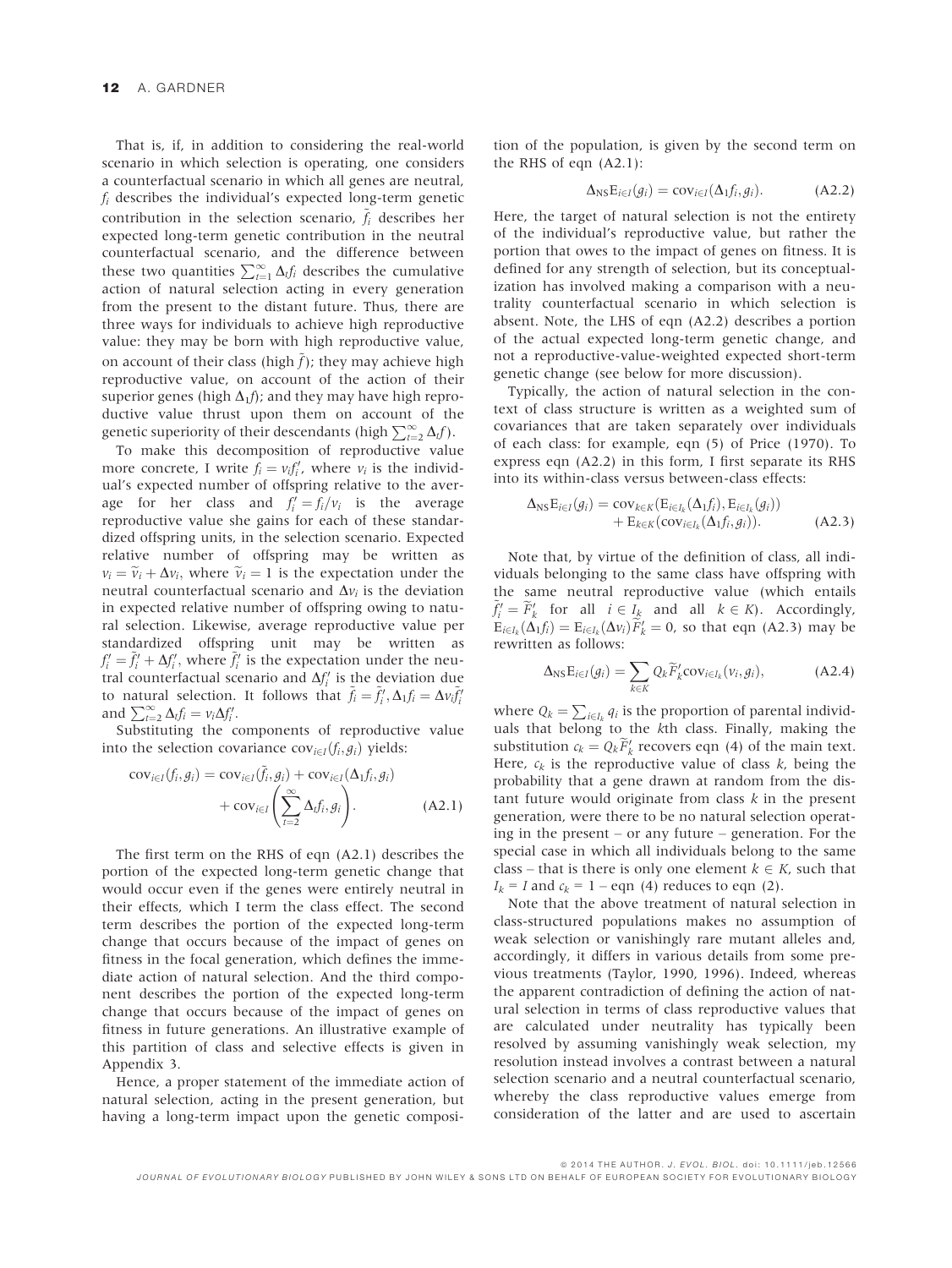how much of the expected genetic change occurring in the former would have occurred even in the absence of natural selection.

Also, I have described the individual's reproductive value as the expectation over uncertainty of her genetic contribution to the distant future, and this differs from some previous uses of the term, to describe either her realized long-term contribution or her expected contribution conditional upon a given pedigree (i.e. her descendants are specified but uncertainty remains as to the genes that they carry; Barton & Etheridge, 2011). In addition, I have conceptualized natural selection as being driven by fitness differences – that is differences in expected relative offspring number – within classes. Selection for traits that alter offspring class rather than offspring number, such as sex allocation, may be conceptualized as acting upon the offspring themselves and driven by differences in their fitness, as was done by Taylor & Frank (1996). That is, such effects contribute to the action of natural selection in the subsequent, rather than the present, generation.

Finally, I have conceptualized the action of natural selection in the context of class structure as a portion of the expected long-term genetic change of the population, as opposed to the immediate genetical change occurring from one generation to the next (or a portion thereof). This differs from previous treatments, beginning with Fisher (1930), that have conceptualized the action of natural selection in terms of the immediate change in the class-reproductive-value-weighted average of the frequencies of alleles across the different classes in the population. My approach directly relates to the idea that natural selection has long-term consequences for biological populations that may not be fully captured by considering only a single generation of actual genetic change. Fisher's (1930) approach provides a convenient means of bringing those long-term effects into the focal generation, by incorporating information about the future prospects of alleles into their present population frequencies. Although conceptually distinct, these two approaches yield exactly the same mathematical result, and their numerical equivalence is illustrated in Appendix 3. A mathematical and historical overview of the theory of reproductive value, generalizing beyond discrete classes, is provided by Grafen (2006).

## Appendix 3 Allele frequency change in a haplodiploid population

Many animal species exhibit haplodiploid inheritance, whereby daughters are produced in the usual way, by fusion of a female's egg with a male's sperm, but males develop from unfertilized eggs. Consequently, males are haploid and females are diploid. Males draw all their genes from their mother, whereas females draw half of their genes from each parent.

This bizarre form of inheritance may lead to complicated gene frequency dynamics, comprising both class effects and truly naturally selective effects. For example, consider a haplodiploid population in which there is a strongly female biased sex ratio that remains constant over generations, so that the 'per capita' frequency of any gene at any time is approximately equal to its frequency in females (this may be unrealistic if male fecundity is limiting; Gardner, 2014). If all of the males are initially hemizygous for a neutral allele A and all of the females are initially homozygous for a neutral allele  $\alpha$  at the same locus then, initially, the frequency of the A allele will be approximately zero (because males are rare). However, in the next generation the frequency of this allele will leap to approximately 0.5, because every female will inherit this allele from her father and will inherit the other allele from her mother. Moreover, none of the males in this generation will carry the A allele. Consequently, in the second generation, the frequency of the A allele will be approximately 0.25, because only half of the females will inherit it from their mother and none of them will inherit it from their father. Table A3.1 records the allele frequencies over multiple generations.

The per capita frequencies are plotted in Figure A3.1 panel (a). Note that the frequency of the A allele in females asymptotes to  $p = 1/3$  (the same is true of its frequency in males). Thus, there is an apparent longterm increase in allele A's frequency of  $(1/3) - 0 = 1/3$ . Both alleles are neutral, so this is not the work of natural selection. Rather, it is a class effect. The class reproductive value of males is  $c_m = 1/3$  under haplodiploidy, which means that 1/3 of genes in the distant future trace back to males and  $c_f = 2/3$  trace back to females, under neutrality. Awarding each of the  $n<sub>m</sub>$  males in the population, an equal share of their class's reproductive value yields a male's reproductive value of  $f_m = 1/$  $(3n<sub>m</sub>)$ . Similarly, the reproductive value of each female is  $f_f = 2/(3n_f)$ , where  $n_f$  is the number of females in the

Table A3.1 Dynamics of a neutral allele's frequency in a haplodiploid population.

| Generation     | Frequency<br>in females<br>(p <sub>f</sub> ) | Frequency<br>in males<br>$(p_m)$ | 'Per capita'<br>frequency<br>$(p \approx p_i)$ | RV-weighted<br>frequency<br>$(p^* = c_0 p_f + c_m p_m)$ |
|----------------|----------------------------------------------|----------------------------------|------------------------------------------------|---------------------------------------------------------|
| 1              | 0.0000                                       | 1.0000                           | 0.0000                                         | 0.3333                                                  |
| $\mathfrak{p}$ | 0.5000                                       | 0.0000                           | 0.5000                                         | 0.3333                                                  |
| 3              | 0.2500                                       | 0.5000                           | 0.2500                                         | 0.3333                                                  |
| $\overline{4}$ | 0.3750                                       | 0.2500                           | 0.3750                                         | 0.3333                                                  |
| 5              | 0.3125                                       | 0.3750                           | 0.3125                                         | 0.3333                                                  |
| 6              | 0.3438                                       | 0.3125                           | 0.3438                                         | 0.3333                                                  |
| 7              | 0.3281                                       | 0.3438                           | 0.3281                                         | 0.3333                                                  |
| 8              | 0.3359                                       | 0.3281                           | 0.3359                                         | 0.3333                                                  |
| 9              | 0.3320                                       | 0.3359                           | 0.3320                                         | 0.3333                                                  |
| 10             | 0.3340                                       | 0.3320                           | 0.3340                                         | 0.3333                                                  |

ª 2014 THE AUTHOR. J. EVOL. BIOL. doi: 10.1111/jeb.12566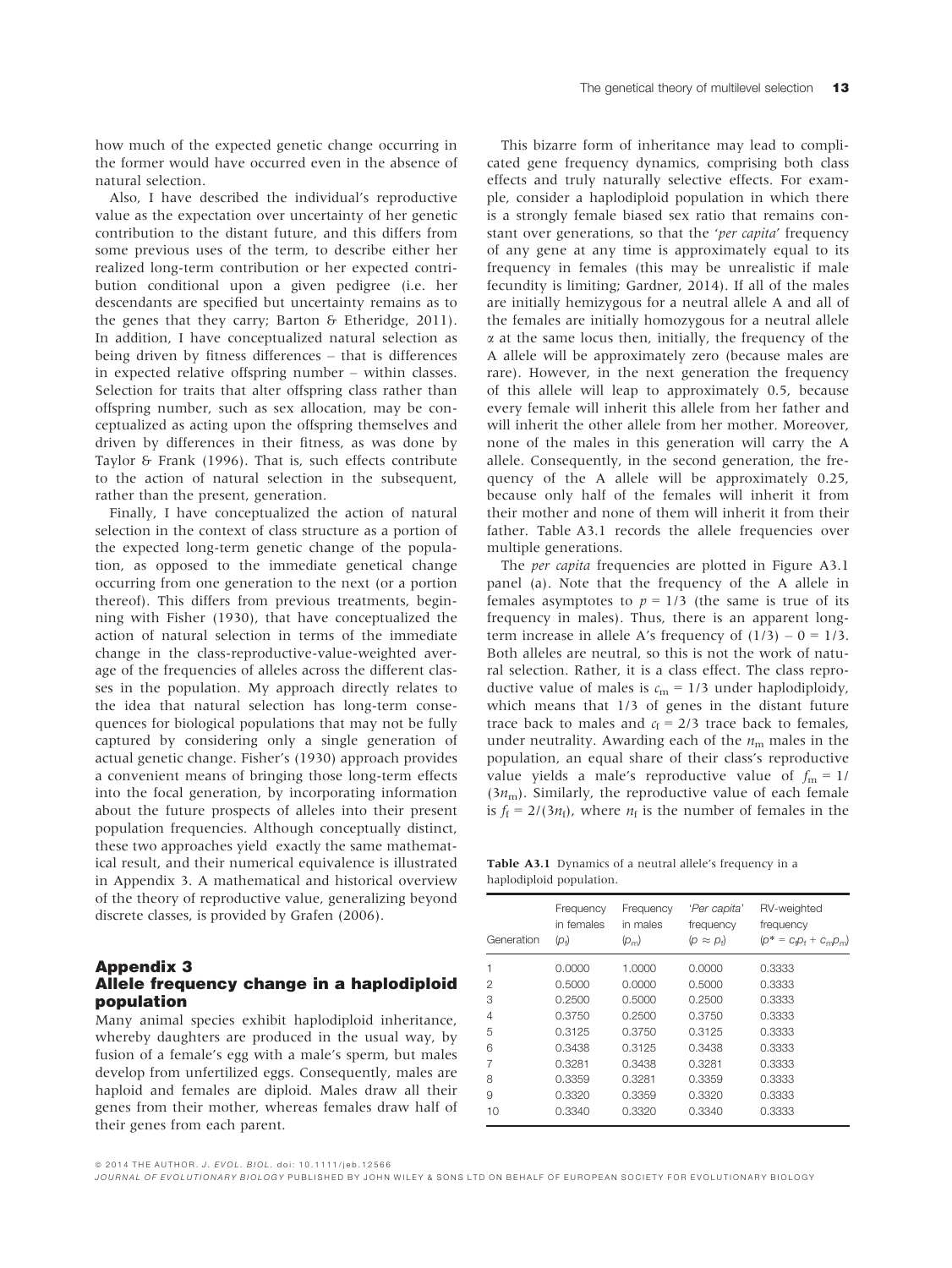

population. Because  $n_f \gg n_m$ , then  $f_m \gg f_f$ ; that is, an individual male has higher reproductive value than an individual female, and so the A allele – which is overrepresented in males – enjoys an increase in frequency owing to the class effect.

Panel (b) reveals the fate of the A allele if it enjoys a selective advantage of 100% in generation 1 (solid line) and thereafter behaves neutrally (broken line). This makes no difference to its course over the generations. This is because there is no genetic variance within either class in generation 1 and, hence, there is no selection operating within either class in this generation. Panel (c) reveals the fate of the allele if it enjoys its selective advantage in generations 1 and 2 (solid line) and thereafter behaves neutrally (broken line). In generation 2, there is genetic variation among females,



and consequently, the A allele is favoured by natural selection in this generation. Note that its actual frequency decreases from generation 2 to generation 3, but less sharply than it would have done under neutrality (grey broken line). This is reflected in its asymptotic frequency being  $> 1/3$ , and this disparity  $\Delta_2$  in its asymptotic frequency defines the selective progress it made on the account of the fitness superiority of its bearers in generation 2. Panel (d) reveals the fate of the A allele if it enjoys a selective advantage over 10 generations: it rises towards fixation. Its selective progress in each generation can be measured by contrasting with counterfactuals in which it was neutral in this and every subsequent generation (grey broken lines). The selective progress attained in generations 2, 3, 4 and 5 is indicated by arrows.





ª 2014 THE AUTHOR. J. EVOL. BIOL. doi: 10.1111/jeb.12566